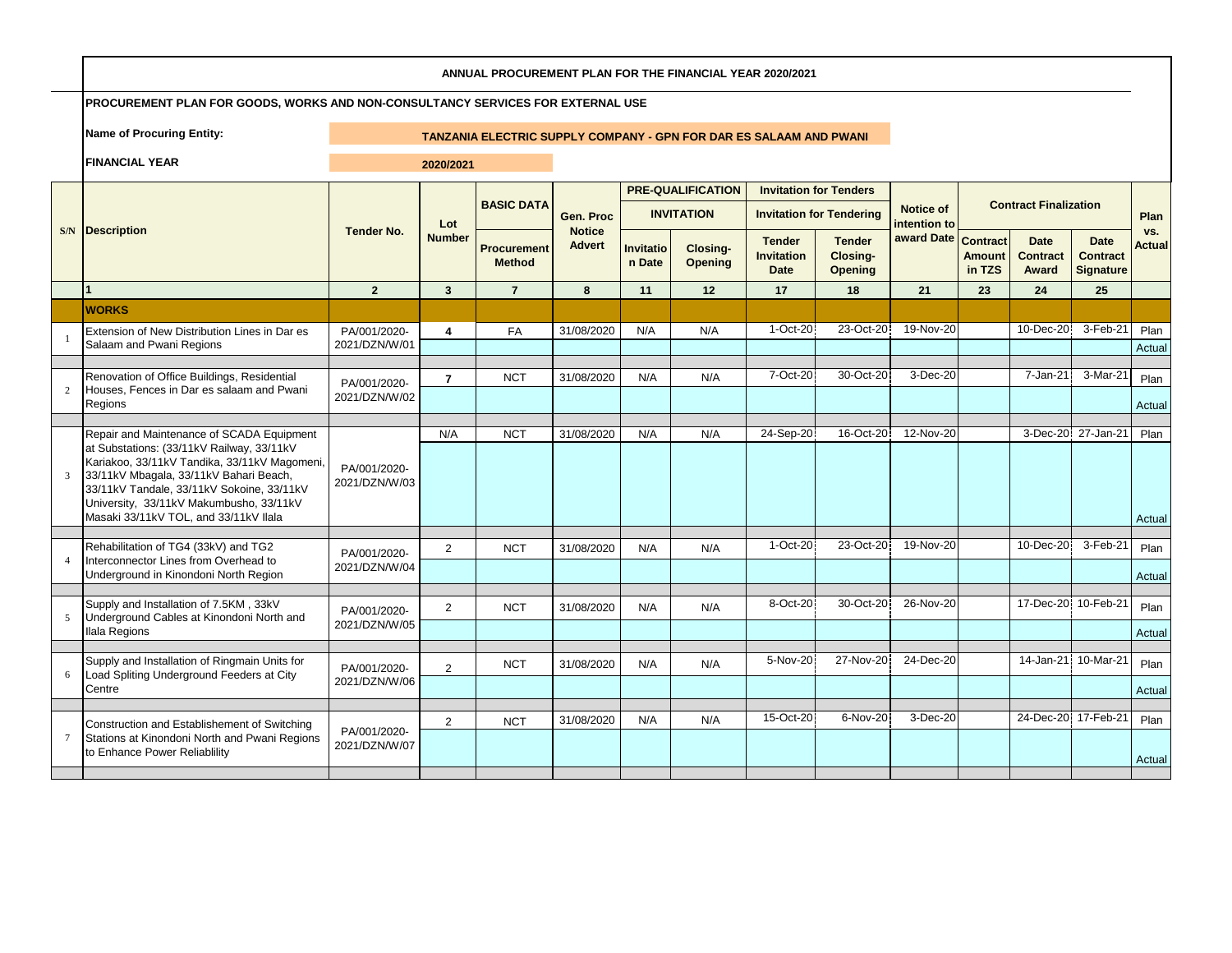|                                                                                                                                                                      |                                     |               |                                     |                                |                            | <b>PRE-QUALIFICATION</b>   | <b>Invitation for Tenders</b>                     |                                             |                           |                                            |                                         |                                                    |                      |
|----------------------------------------------------------------------------------------------------------------------------------------------------------------------|-------------------------------------|---------------|-------------------------------------|--------------------------------|----------------------------|----------------------------|---------------------------------------------------|---------------------------------------------|---------------------------|--------------------------------------------|-----------------------------------------|----------------------------------------------------|----------------------|
|                                                                                                                                                                      |                                     | Lot           | <b>BASIC DATA</b>                   | Gen. Proc                      |                            | <b>INVITATION</b>          |                                                   | <b>Invitation for Tendering</b>             | Notice of<br>intention to |                                            | <b>Contract Finalization</b>            |                                                    | Plan                 |
| <b>S/N</b> Description                                                                                                                                               | <b>Tender No.</b>                   | <b>Number</b> | <b>Procurement</b><br><b>Method</b> | <b>Notice</b><br><b>Advert</b> | <b>Invitatio</b><br>n Date | Closing-<br><b>Opening</b> | <b>Tender</b><br><b>Invitation</b><br><b>Date</b> | <b>Tender</b><br>Closing-<br><b>Opening</b> | award Date                | <b>Contract</b><br><b>Amount</b><br>in TZS | <b>Date</b><br><b>Contract</b><br>Award | <b>Date</b><br><b>Contract</b><br><b>Signature</b> | vs.<br><b>Actual</b> |
|                                                                                                                                                                      | $\overline{2}$                      | $\mathbf{3}$  | $\overline{7}$                      | 8                              | 11                         | 12                         | 17                                                | 18                                          | 21                        | 23                                         | 24                                      | 25                                                 |                      |
| Construction and Extension of 33kV<br>Underground cable 240mm2 R/L 8.6km from<br>132/33kV 50MVA Ilala grid Substation to<br>132/33kV 50MVA Kurasini Grid Substation. | PA/001/2020-<br>2021/DZN/W/08       | N/A           | <b>NCT</b>                          | 31/08/2020                     | N/A                        | N/A                        | 15-Oct-20                                         | 6-Nov-20                                    | 3-Dec-20                  |                                            | 24-Dec-20 17-Feb-21                     |                                                    | Plan<br>Actual       |
|                                                                                                                                                                      |                                     |               |                                     |                                |                            |                            |                                                   |                                             |                           |                                            |                                         |                                                    |                      |
| Supply and Installation of Undeground Optic<br>Fiber Cable and Accessories across Mwenge,<br>Shekilango and Sokota Roads cumulative 1km                              | PA/001/2020-<br>2021/DZN/W/09       | N/A           | <b>NCT</b>                          | 31/08/2020                     | N/A                        | N/A                        | 8-Oct-20                                          | 30-Oct-20                                   | 26-Nov-20                 |                                            | 17-Dec-20                               | 10-Feb-21                                          | Plan<br>Actual       |
|                                                                                                                                                                      |                                     |               |                                     |                                |                            |                            |                                                   |                                             |                           |                                            |                                         |                                                    |                      |
| Construction of Office Buildings and Fences in<br>Dar es Salaam and Pwani Regions                                                                                    | PA/001/2020-<br>2021/DZN/W/10       | 5             | <b>NCT</b>                          | 31/08/2020                     | N/A                        | N/A                        | 8-Oct-20                                          | 30-Oct-20                                   | 26-Nov-20                 |                                            | 17-Dec-20 10-Feb-21                     |                                                    | Plan<br>Actual       |
|                                                                                                                                                                      |                                     |               |                                     |                                |                            |                            |                                                   |                                             |                           |                                            |                                         |                                                    |                      |
| Drilling of deep wells (5) Installation of 24HP<br>water pumps (5) and water tanks (5) at                                                                            | PA/001/2020-                        | N/A           | CQ                                  | 31/08/2020                     | N/A                        | N/A                        | 21-Sep-20                                         | 2-Oct-20                                    | 29-Oct-20                 |                                            | 12-Nov-20 26-Nov-20                     |                                                    | Plan                 |
| Mbagala, Tandika, Chang'ome, Kurasini<br>Substation and Yombo                                                                                                        | 2021/DZN/W/11                       |               |                                     |                                |                            |                            |                                                   |                                             |                           |                                            |                                         |                                                    | Actual               |
| <b>MINOR VALUE PROCUREMENT FOR WORKS</b>                                                                                                                             |                                     |               |                                     |                                |                            |                            |                                                   |                                             |                           |                                            |                                         |                                                    |                      |
|                                                                                                                                                                      |                                     |               |                                     |                                |                            |                            |                                                   |                                             |                           |                                            |                                         |                                                    |                      |
| <b>ILALA REGION</b>                                                                                                                                                  |                                     |               |                                     |                                |                            |                            |                                                   |                                             |                           |                                            |                                         |                                                    |                      |
| Supply and Installation of Ilala Entrance Gates                                                                                                                      | PA/001/2020-<br>21/ILL/W-<br>RFQ/01 | N/A           | <b>MVP</b>                          | 31/08/2020                     | N/A                        | N/A                        | 21-Sep-20                                         | 2-Oct-20                                    | 24-Oct-20                 |                                            |                                         | 26-Oct-20 28-Oct-20 Plan                           | Actual               |
|                                                                                                                                                                      |                                     |               |                                     |                                |                            |                            |                                                   |                                             |                           |                                            |                                         |                                                    |                      |
| <b>PWANI REGION</b>                                                                                                                                                  |                                     |               |                                     |                                |                            |                            |                                                   |                                             |                           |                                            |                                         |                                                    |                      |
| Renovation of Customer WC at Mafia Station                                                                                                                           | PA/001/2020-<br>21/Pwani/W-         |               | <b>MVP</b>                          | 31/08/2020                     | N/A                        | N/A                        | 14-Sep-20                                         | 25-Sep-20                                   | 17-Oct-20                 |                                            |                                         | 19-Oct-20 21-Oct-20 Plan                           |                      |
|                                                                                                                                                                      | RFQ/01                              |               |                                     |                                |                            |                            |                                                   |                                             |                           |                                            |                                         |                                                    | Actual               |
|                                                                                                                                                                      | PA/001/2020-                        | N/A           | <b>MVP</b>                          | 31/08/2020                     | N/A                        | N/A                        | 14-Sep-20                                         | 25-Sep-20                                   | 17-Oct-20                 |                                            |                                         | 19-Oct-20 21-Oct-20 Plan                           |                      |
| Renovation of Customer WC at Chalinze District<br>Office                                                                                                             | 21/Pwani/W-<br><b>RFQ/02</b>        |               |                                     |                                |                            |                            |                                                   |                                             |                           |                                            |                                         |                                                    | Actual               |
|                                                                                                                                                                      |                                     |               |                                     |                                |                            |                            |                                                   |                                             |                           |                                            |                                         |                                                    |                      |
| <b>KINONDONI SOUTH REGION</b>                                                                                                                                        |                                     |               |                                     |                                |                            |                            |                                                   |                                             |                           |                                            |                                         |                                                    |                      |
| Renovation of WC in Kimara District Office                                                                                                                           | PA/001/2020-                        |               | <b>MVP</b>                          | 31/08/2020                     | N/A                        | N/A                        | 14-Sep-20                                         | 25-Sep-20                                   | 17-Oct-20                 |                                            |                                         | 19-Oct-20 21-Oct-20 Plan                           |                      |
| (leaking taps and diffective washing Sinks)                                                                                                                          | 21/KS/W/RFQ-<br>01                  |               |                                     |                                |                            |                            |                                                   |                                             |                           |                                            |                                         |                                                    | Actual               |
|                                                                                                                                                                      |                                     |               |                                     |                                |                            |                            |                                                   |                                             |                           |                                            |                                         |                                                    |                      |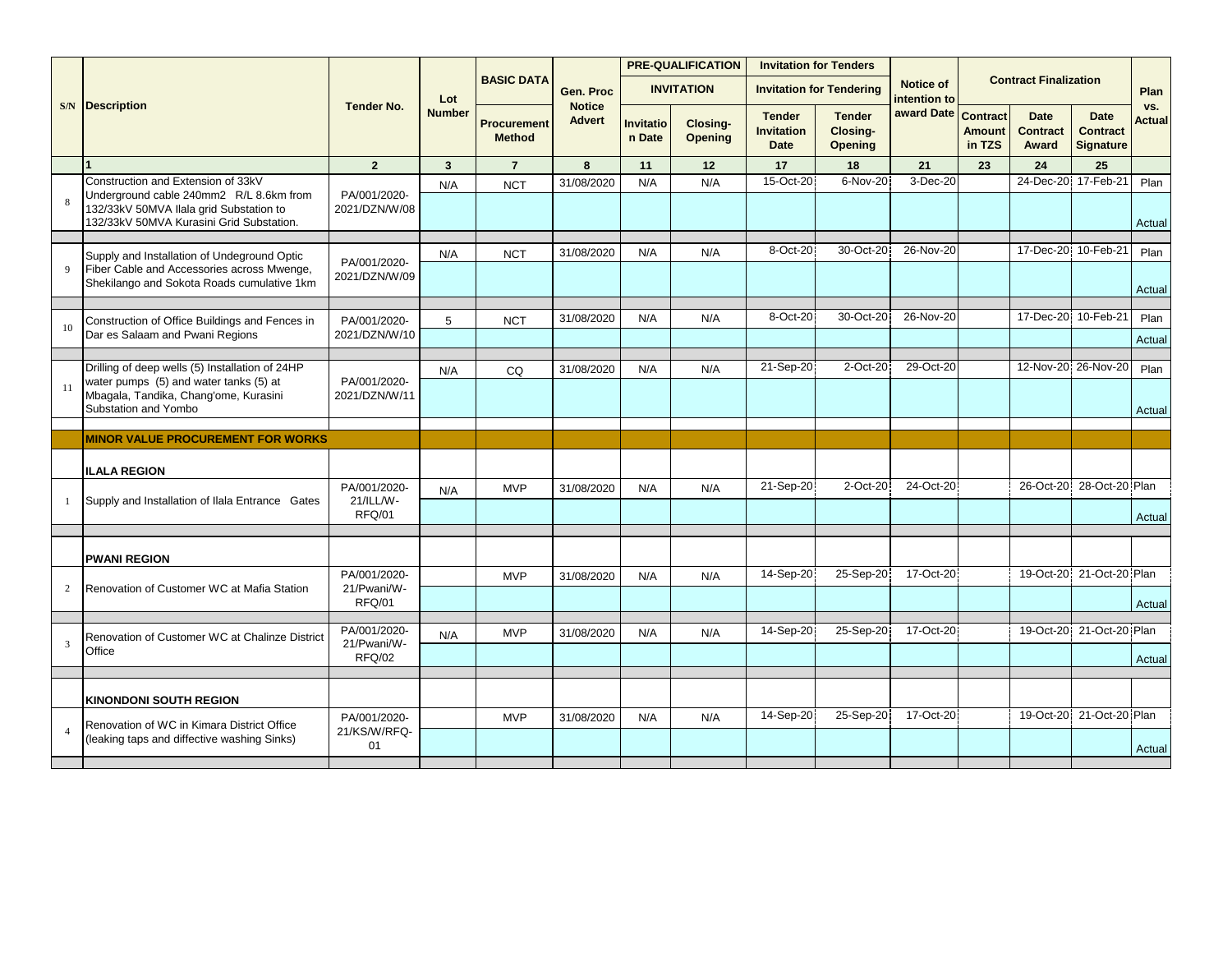|                |                                                                                              |                               |                |                                     |                                |                            | <b>PRE-QUALIFICATION</b>   |                                            | <b>Invitation for Tenders</b>               |                           |                         |                                         |                                                    |                      |
|----------------|----------------------------------------------------------------------------------------------|-------------------------------|----------------|-------------------------------------|--------------------------------|----------------------------|----------------------------|--------------------------------------------|---------------------------------------------|---------------------------|-------------------------|-----------------------------------------|----------------------------------------------------|----------------------|
|                |                                                                                              |                               | Lot            | <b>BASIC DATA</b>                   | Gen. Proc                      |                            | <b>INVITATION</b>          |                                            | <b>Invitation for Tendering</b>             | Notice of<br>intention to |                         | <b>Contract Finalization</b>            |                                                    | Plan                 |
|                | <b>S/N</b> Description                                                                       | <b>Tender No.</b>             | <b>Number</b>  | <b>Procurement</b><br><b>Method</b> | <b>Notice</b><br><b>Advert</b> | <b>Invitatio</b><br>n Date | Closing-<br><b>Opening</b> | <b>Tender</b><br><b>Invitation</b><br>Date | <b>Tender</b><br>Closing-<br><b>Opening</b> | award Date Contract       | <b>Amount</b><br>in TZS | <b>Date</b><br><b>Contract</b><br>Award | <b>Date</b><br><b>Contract</b><br><b>Signature</b> | VS.<br><b>Actual</b> |
|                |                                                                                              | $\overline{2}$                | $\mathbf{3}$   | $\overline{7}$                      | 8                              | 11                         | 12                         | 17                                         | 18                                          | 21                        | 23                      | 24                                      | 25                                                 |                      |
|                | <b>DISTRIBUTION CONTROL CENTRE</b>                                                           |                               |                |                                     |                                |                            |                            |                                            |                                             |                           |                         |                                         |                                                    |                      |
|                | Plumbing and fittings in WC at Distribution                                                  | PA/001/2020-                  | N/A            | <b>MVP</b>                          | 31/08/2020                     | N/A                        | N/A                        | 21-Sep-20                                  | 2-Oct-20                                    | 24-Oct-20                 |                         | 26-Oct-20                               | 28-Oct-20 Plan                                     |                      |
|                | Control Centre (DCC) building                                                                | 21/DCC/W-<br>RFQ/1            |                |                                     |                                |                            |                            |                                            |                                             |                           |                         |                                         |                                                    | Actual               |
|                |                                                                                              |                               |                |                                     |                                |                            |                            |                                            |                                             |                           |                         |                                         |                                                    |                      |
|                | <b>TEMEKE REGION</b>                                                                         |                               |                |                                     |                                |                            |                            |                                            |                                             |                           |                         |                                         |                                                    |                      |
|                | Construction of Pit Latrine at Tanzania Oxygen                                               | PA/001/2020-                  | N/A            | <b>MVP</b>                          | 31/08/2020                     | N/A                        | N/A                        | 14-Sep-20                                  | 25-Sep-20                                   | 17-Oct-20                 |                         |                                         | 19-Oct-20 21-Oct-20 Plan                           |                      |
| 6              | Limited (TOL) Substation                                                                     | 21/TMK/W-<br>RFQ/01           |                |                                     |                                |                            |                            |                                            |                                             |                           |                         |                                         |                                                    | Actual               |
|                |                                                                                              |                               |                |                                     |                                |                            |                            |                                            |                                             |                           |                         |                                         |                                                    |                      |
|                | Repair of Plumbing & Sewage System at                                                        | PA/001/2020-                  | N/A            | <b>MVP</b>                          | 31/08/2020                     | N/A                        | N/A                        | 14-Sep-20                                  | 25-Sep-20                                   | 17-Oct-20                 |                         |                                         | 19-Oct-20 21-Oct-20 Plan                           |                      |
|                | <b>Temeke Regional Office</b>                                                                | 21/TMK/W-<br>RFQ/02           |                |                                     |                                |                            |                            |                                            |                                             |                           |                         |                                         |                                                    | Actual               |
|                |                                                                                              |                               |                |                                     |                                |                            |                            |                                            |                                             |                           |                         |                                         |                                                    |                      |
|                | GOODS                                                                                        |                               |                |                                     |                                |                            |                            |                                            |                                             |                           |                         |                                         |                                                    |                      |
|                | Supply of Three Phase Distribution Transformers<br>33/0.4/.23 kV for Dar es Salaam and Pwani | PA/001/2020-                  | 6              | <b>RNCT</b>                         | 31/08/2020                     | N/A                        | N/A                        | 1-Oct-20                                   | 23-Oct-20                                   | 19-Nov-20                 |                         | 10-Dec-20                               | 3-Feb-21                                           | Plan                 |
|                | Zone Under framework contract                                                                | 2021/DZN/G/01                 |                |                                     |                                |                            |                            |                                            |                                             |                           |                         |                                         |                                                    | Actual               |
|                |                                                                                              |                               |                |                                     |                                |                            |                            |                                            |                                             |                           |                         |                                         |                                                    |                      |
| $\overline{2}$ | Supply of Load Breaker Switches and Auto                                                     | PA/001/2020-                  | $\overline{2}$ | <b>NCT</b>                          | 31/08/2020                     | N/A                        | N/A                        | 8-Oct-20                                   | 30-Oct-20                                   | 26-Nov-20                 |                         |                                         | 17-Dec-20 10-Feb-21                                | Plan                 |
|                | Reclosures for Dar es Salaam and Pwani Zone                                                  | 2021/DZN/G/02                 |                |                                     |                                |                            |                            |                                            |                                             |                           |                         |                                         |                                                    | Actual               |
|                | Supply of Standby Generators for Kinondoni                                                   |                               | N/A            | CQ                                  | 31/08/2020                     |                            |                            | 21-Sep-20                                  | 2-Oct-20                                    | 29-Oct-20                 |                         |                                         | 12-Nov-20 26-Nov-20                                | Plan                 |
| 3              | South Region (50kVA), Pwani Region (50kVA)<br>and Temeke Region (20kVA)                      | PA/001/2020-<br>2021/DZN/G/03 |                |                                     |                                | N/A                        | N/A                        |                                            |                                             |                           |                         |                                         |                                                    |                      |
|                |                                                                                              |                               |                |                                     |                                |                            |                            |                                            |                                             |                           |                         |                                         |                                                    |                      |
|                | Supply of Tyres, Tubes, Flaps and Batteries for                                              | 4PA/001/2020-                 | $\mathbf{2}$   | <b>NCT</b>                          | 31/08/2020                     | N/A                        | N/A                        | 15-Oct-20                                  | 6-Nov-20                                    | 3-Dec-20                  |                         |                                         | 24-Dec-20 17-Feb-21                                | Plan                 |
|                | Dar es Salaam and Pwani Zone under<br><b>Framework Contract</b>                              | 2021/DZN/G/04                 |                |                                     |                                |                            |                            |                                            |                                             |                           |                         |                                         |                                                    | Actual               |
|                |                                                                                              |                               |                |                                     |                                |                            |                            |                                            |                                             |                           |                         |                                         |                                                    |                      |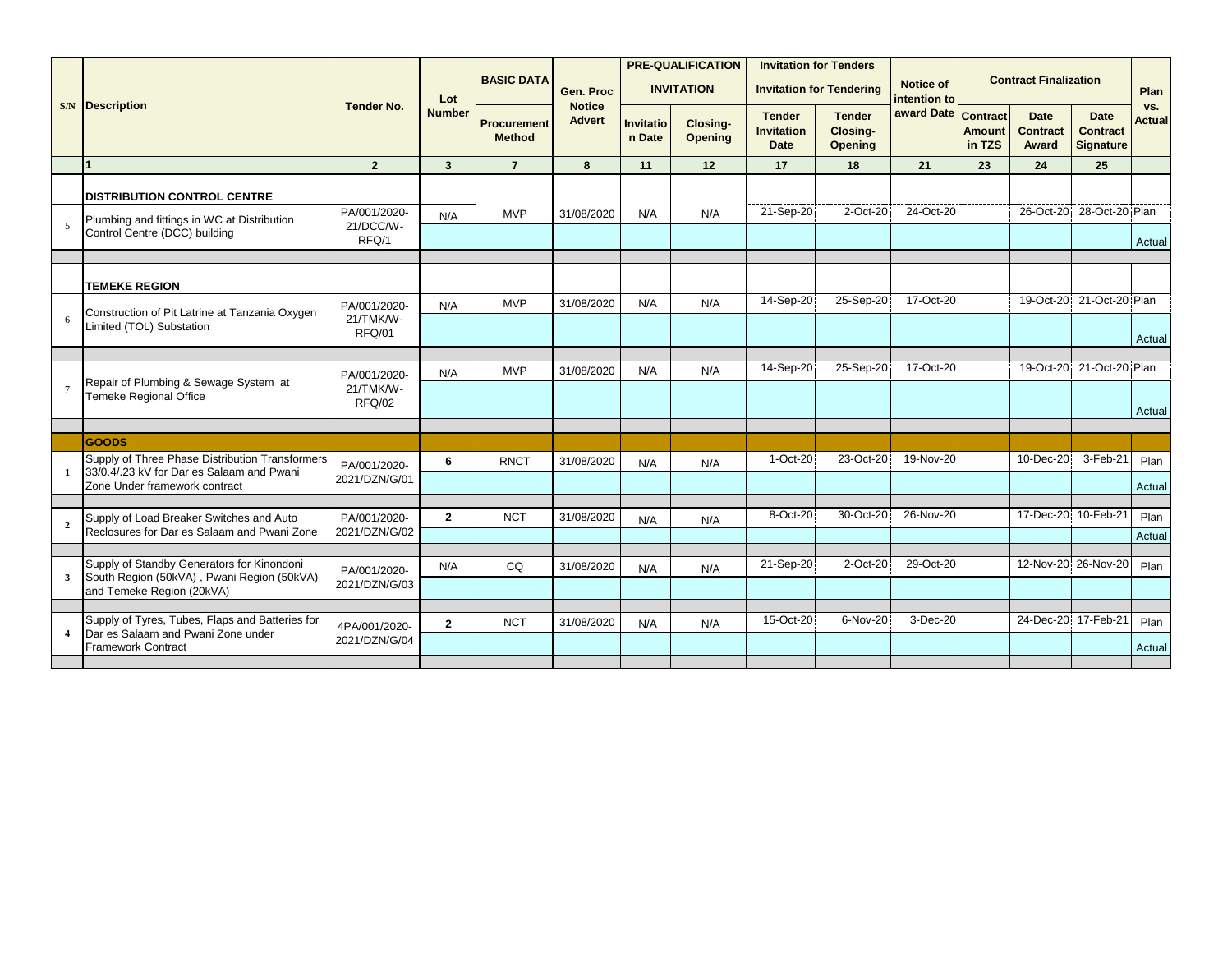|    |                                                                                                                                                             |                               |                |                                     |                                |                            | <b>PRE-QUALIFICATION</b>   | <b>Invitation for Tenders</b>              |                                             |                           |                                     |                                         |                                                    |                      |
|----|-------------------------------------------------------------------------------------------------------------------------------------------------------------|-------------------------------|----------------|-------------------------------------|--------------------------------|----------------------------|----------------------------|--------------------------------------------|---------------------------------------------|---------------------------|-------------------------------------|-----------------------------------------|----------------------------------------------------|----------------------|
|    |                                                                                                                                                             |                               | Lot            | <b>BASIC DATA</b>                   | Gen. Proc                      |                            | <b>INVITATION</b>          |                                            | <b>Invitation for Tendering</b>             | Notice of<br>intention to |                                     | <b>Contract Finalization</b>            |                                                    | Plan                 |
|    | <b>S/N</b> Description                                                                                                                                      | <b>Tender No.</b>             | <b>Number</b>  | <b>Procurement</b><br><b>Method</b> | <b>Notice</b><br><b>Advert</b> | <b>Invitatio</b><br>n Date | Closing-<br><b>Opening</b> | <b>Tender</b><br><b>Invitation</b><br>Date | <b>Tender</b><br>Closing-<br><b>Opening</b> | award Date                | Contract<br><b>Amount</b><br>in TZS | <b>Date</b><br><b>Contract</b><br>Award | <b>Date</b><br><b>Contract</b><br><b>Signature</b> | VS.<br><b>Actual</b> |
|    |                                                                                                                                                             | $\overline{2}$                | $\mathbf{3}$   | $\overline{7}$                      | 8                              | 11                         | 12                         | 17                                         | 18                                          | 21                        | 23                                  | 24                                      | 25                                                 |                      |
| 5  | Supply of Office Furniture for Dar and Pwani<br>Regions, Distribution Control Centre (DCC),<br>Zonal Office and TANESCO Technical Training<br>School (TTTS) | PA/001/2020-<br>2021/DZN/G/05 | 3              | <b>NCT</b>                          | 31/08/2020                     | N/A                        | N/A                        | 8-Oct-20                                   | 30-Oct-20                                   | 26-Nov-20                 |                                     | 17-Dec-20                               | 10-Feb-21                                          | Plan<br>Actual       |
|    | Supply of Ring Main Unit (RMU)for Mafia 33kV                                                                                                                | PA/001/2020-                  | N/A            | <b>NCT</b>                          | 31/08/2020                     | N/A                        | N/A                        | 5-Nov-20                                   | 27-Nov-20                                   | 24-Dec-20                 |                                     | 14-Jan-21                               | 10-Mar-21                                          | Plan                 |
|    | Village Feeder                                                                                                                                              | 2021/DZN/G/06                 |                |                                     |                                |                            |                            |                                            |                                             |                           |                                     |                                         |                                                    | Actual               |
|    |                                                                                                                                                             |                               |                |                                     |                                |                            |                            |                                            |                                             |                           |                                     |                                         |                                                    |                      |
|    | Supply of Circuit Breakers and Accessories for<br>Pwani Region (Mafia) Kinondoni South Region                                                               | PA/001/2020-<br>2021/DZN/G/07 | <b>NA</b>      | <b>NCT</b>                          | 31/08/2020                     | N/A                        | N/A                        | 24-Sep-20                                  | 16-Oct-20                                   | 12-Nov-20                 |                                     |                                         | 3-Dec-20 27-Jan-21                                 | Plan                 |
|    | (Magomeni Substation)                                                                                                                                       |                               |                |                                     |                                |                            |                            |                                            |                                             |                           |                                     |                                         |                                                    | Actual               |
|    | Supply of Printers for Dar es Salaam and Pwani                                                                                                              | PA/001/2020-                  | $\overline{2}$ | CQ                                  | 31/08/2020                     | N/A                        | N/A                        | 21-Sep-20                                  | 2-Oct-20                                    | 29-Oct-20                 |                                     |                                         | 12-Nov-20 26-Nov-20                                | Plan                 |
|    | Regions and Distribution Control Centre                                                                                                                     | 2021/DZN/G/08                 |                |                                     |                                |                            |                            |                                            |                                             |                           |                                     |                                         |                                                    | Actual               |
|    |                                                                                                                                                             |                               |                |                                     |                                |                            |                            | 24-Sep-20                                  | 16-Oct-20                                   | 12-Nov-20                 |                                     | 3-Dec-20                                | 27-Jan-21                                          |                      |
|    | Supply of Assorted Staff Uniforms for Dar es<br>Salaam and Pwani Zone Under framework                                                                       | PA/001/2020-<br>2021/DZN/G/09 | N/A            | <b>NCT</b>                          | 31/08/2020                     | N/A                        | N/A                        |                                            |                                             |                           |                                     |                                         |                                                    | Plan                 |
|    | Contract                                                                                                                                                    |                               |                |                                     |                                |                            |                            |                                            |                                             |                           |                                     |                                         |                                                    | Actual               |
|    |                                                                                                                                                             |                               |                |                                     |                                |                            |                            |                                            |                                             |                           |                                     |                                         |                                                    |                      |
|    | Supply of assorted Printing and Stationery<br>Materials at Dar es salaam & Pwani Zone                                                                       |                               | $\overline{7}$ | <b>NCT</b>                          | 31/08/2020                     | N/A                        | N/A                        | 21-Sep-20                                  | 2-Oct-20                                    | 29-Oct-20                 |                                     |                                         | 12-Nov-20 26-Nov-20                                | Plan                 |
| 10 | Regions (5), Districts (18), Distribution Control<br>Centre and TANESCO Technical Training<br>School                                                        | PA/001/2020-<br>2021/DZN/G/10 |                |                                     |                                |                            |                            |                                            |                                             |                           |                                     |                                         |                                                    | Actual               |
|    |                                                                                                                                                             |                               |                |                                     |                                |                            |                            |                                            |                                             | 22-Oct-20                 |                                     |                                         | 19-Nov-20                                          |                      |
| 11 | Supply of Uninterupted Power Supply (UPS) for<br>Dar es salaam and Pwani                                                                                    | PA/001/2020-<br>2021/DZN/G/11 | N/A            | CQ                                  | 31/08/2020                     | N/A                        | N/A                        | 14-Sep-20                                  | 25-Sep-20                                   |                           |                                     | 5-Nov-20                                |                                                    | Plan<br>Actual       |
|    |                                                                                                                                                             |                               |                |                                     |                                |                            |                            |                                            |                                             |                           |                                     |                                         |                                                    |                      |
| 12 | Supply and Installation of Fire alarm System for<br>Kinondoni North Region                                                                                  | PA/001/2020-<br>2021/DZN/G/12 | N/A            | CQ                                  | 31/08/2020                     | N/A                        | N/A                        | 14-Sep-20                                  | 25-Sep-20                                   | 22-Oct-20                 |                                     |                                         | 5-Nov-20 19-Nov-20                                 | Plan<br>Actual       |
|    |                                                                                                                                                             |                               |                |                                     |                                |                            |                            |                                            |                                             |                           |                                     |                                         |                                                    |                      |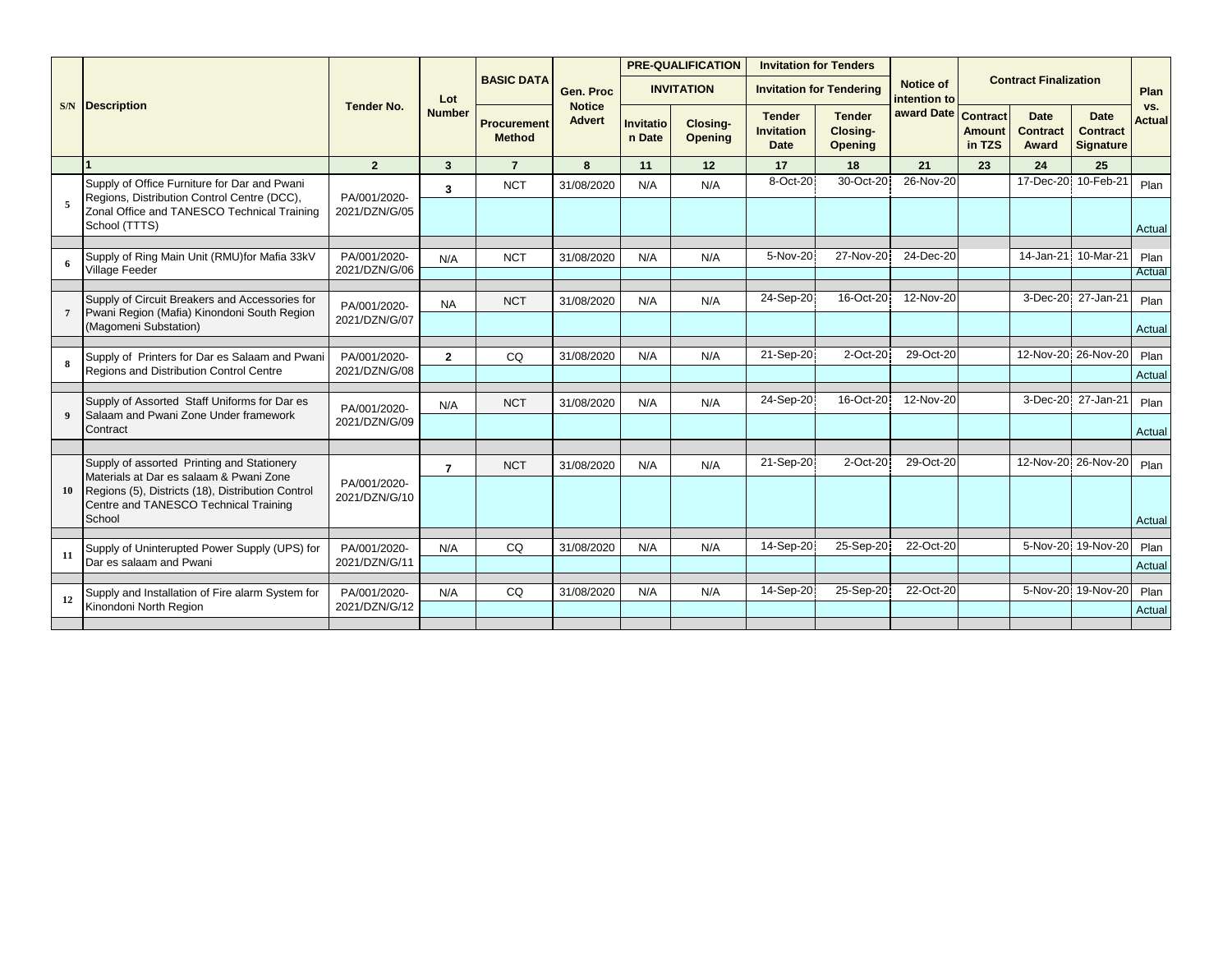|           |                                                                                                                                                                                                                                                                             |                               |               |                                     |                                |                     | <b>PRE-QUALIFICATION</b>   | <b>Invitation for Tenders</b>                     |                                      |                           |                                            |                                         |                                                    |                      |
|-----------|-----------------------------------------------------------------------------------------------------------------------------------------------------------------------------------------------------------------------------------------------------------------------------|-------------------------------|---------------|-------------------------------------|--------------------------------|---------------------|----------------------------|---------------------------------------------------|--------------------------------------|---------------------------|--------------------------------------------|-----------------------------------------|----------------------------------------------------|----------------------|
|           |                                                                                                                                                                                                                                                                             |                               | Lot           | <b>BASIC DATA</b>                   | Gen. Proc                      |                     | <b>INVITATION</b>          |                                                   | <b>Invitation for Tendering</b>      | Notice of<br>intention to |                                            | <b>Contract Finalization</b>            |                                                    | Plan                 |
|           | <b>S/N</b> Description                                                                                                                                                                                                                                                      | <b>Tender No.</b>             | <b>Number</b> | <b>Procurement</b><br><b>Method</b> | <b>Notice</b><br><b>Advert</b> | Invitatio<br>n Date | Closing-<br><b>Opening</b> | <b>Tender</b><br><b>Invitation</b><br><b>Date</b> | <b>Tender</b><br>Closing-<br>Opening | award Date                | <b>Contract</b><br><b>Amount</b><br>in TZS | <b>Date</b><br><b>Contract</b><br>Award | <b>Date</b><br><b>Contract</b><br><b>Signature</b> | VS.<br><b>Actual</b> |
|           |                                                                                                                                                                                                                                                                             | $\overline{2}$                | $\mathbf{3}$  | $\overline{7}$                      | 8                              | 11                  | 12                         | 17                                                | 18                                   | 21                        | 23                                         | 24                                      | 25                                                 |                      |
| 13        | Supply and Installation of air Conditioners at Dar<br>es salaam and Pwani Zone Regions, Districts,                                                                                                                                                                          | PA/001/2020-<br>2021/DZN/G/13 | N/A           | <b>NCT</b>                          | 31/08/2020                     | N/A                 | N/A                        | 24-Sep-20                                         | 16-Oct-20                            | 12-Nov-20                 |                                            | 3-Dec-20                                | 27-Jan-21                                          | Plan                 |
|           | <b>TTTS and Zonal Office</b>                                                                                                                                                                                                                                                |                               |               |                                     |                                |                     |                            |                                                   |                                      |                           |                                            |                                         |                                                    | Actual               |
|           | Supply of Infrared Cameras for Ilala Region,                                                                                                                                                                                                                                | PA/001/2020-                  | N/A           | CQ                                  | 31/08/2020                     | N/A                 | N/A                        | 14-Sep-20                                         | 25-Sep-20                            | 22-Oct-20                 |                                            |                                         | 5-Nov-20 19-Nov-20                                 | Plan                 |
| 14        | Pwani Region and Zonal Office for Line<br>Inspection                                                                                                                                                                                                                        | 2021/DZN/G/14                 |               |                                     |                                |                     |                            |                                                   |                                      |                           |                                            |                                         |                                                    | Actual               |
|           | Supply of Television Sets for Dar and Pwani                                                                                                                                                                                                                                 | PA/001/2020-                  | N/A           | CQ                                  | 31/08/2020                     | N/A                 | N/A                        | 21-Sep-20                                         | 2-Oct-20                             | 29-Oct-20                 |                                            |                                         | 12-Nov-20 26-Nov-20                                | Plan                 |
| 15        | Zone                                                                                                                                                                                                                                                                        | 2021/DZN/G/15                 |               |                                     |                                |                     |                            |                                                   |                                      |                           |                                            |                                         |                                                    | Actual               |
|           | Supply of 40ft Containers at Kibiti, Ikwiriri and                                                                                                                                                                                                                           | PA/001/2020-                  | N/A           | CQ                                  | 31/08/2020                     | N/A                 | N/A                        | 21-Sep-20                                         | 2-Oct-20                             | 29-Oct-20                 |                                            |                                         | 12-Nov-20 26-Nov-20                                | Plan                 |
| <b>16</b> | <b>Mlandizi TANESCO District Offices</b>                                                                                                                                                                                                                                    | 2021/DZN/G/16                 |               |                                     |                                |                     |                            |                                                   |                                      |                           |                                            |                                         |                                                    | Actual               |
|           | Supply of working tools for Dar es Salaam and                                                                                                                                                                                                                               | PA/001/2020-                  | 3             | <b>NCT</b>                          | 31/08/2020                     | N/A                 | N/A                        | 24-Sep-20                                         | 16-Oct-20                            | 12-Nov-20                 |                                            |                                         | 3-Dec-20 27-Jan-21                                 | Plan                 |
| 17        | Pwani Zone under framework contract                                                                                                                                                                                                                                         | 2021/DZN/G/17                 |               |                                     |                                |                     |                            |                                                   |                                      |                           |                                            |                                         |                                                    | Actual               |
|           | Supply of Security Lights for Dar es Salaam and                                                                                                                                                                                                                             | PA/001/2020-                  | N/A           | CQ                                  | 31/08/2020                     | N/A                 | N/A                        | 21-Sep-20                                         | 2-Oct-20                             | 29-Oct-20                 |                                            |                                         | 12-Nov-20 26-Nov-20                                | Plan                 |
| 18        | Pwani Zone                                                                                                                                                                                                                                                                  | 2021/DZN/G/18                 |               |                                     |                                |                     |                            |                                                   |                                      |                           |                                            |                                         |                                                    | Actual               |
|           | Supply of Projectors for TANESCO Technical                                                                                                                                                                                                                                  | PA/001/2020-                  | N/A           | CQ                                  | 31/08/2020                     | N/A                 | N/A                        | 21-Sep-20                                         | 2-Oct-20                             | 29-Oct-20                 |                                            |                                         | 12-Nov-20 26-Nov-20                                | Plan                 |
| 19        | Training School and Kinondoni South Region                                                                                                                                                                                                                                  | 2021/DZN/G/19                 |               |                                     |                                |                     |                            |                                                   |                                      |                           |                                            |                                         |                                                    | Actual               |
|           | Supply of Fiber Optic Link at Kisarawe &                                                                                                                                                                                                                                    | PA/001/2020-                  | N/A           | CQ                                  | 31/08/2020                     | N/A                 | N/A                        | 21-Sep-20                                         | 2-Oct-20                             | 29-Oct-20                 |                                            |                                         | 12-Nov-20 26-Nov-20                                | Plan                 |
| 20        | <b>Mlandizi District Offices</b>                                                                                                                                                                                                                                            | 2021/DZN/G/20                 |               |                                     |                                |                     |                            |                                                   |                                      |                           |                                            |                                         |                                                    | Actual               |
|           | Supply of Public Addressing System at Temeke                                                                                                                                                                                                                                |                               | N/A           | CQ                                  | 31/08/2020                     | N/A                 | N/A                        | 21-Sep-20                                         | 2-Oct-20                             | 29-Oct-20                 |                                            |                                         | 12-Nov-20 26-Nov-20                                | Plan                 |
| 21        | and Kinondoni South Regions, Bagamoyo,<br>Chalinze, Mafia and Ikwiriri District Offices                                                                                                                                                                                     | PA/001/2020-<br>2021/DZN/G/21 |               |                                     |                                |                     |                            |                                                   |                                      |                           |                                            |                                         |                                                    | Actual               |
|           |                                                                                                                                                                                                                                                                             |                               |               |                                     |                                |                     |                            |                                                   |                                      |                           |                                            |                                         |                                                    |                      |
|           | Supply of Assorted Materials (Fiber, Tillquist                                                                                                                                                                                                                              |                               | N/A           | <b>NCT</b>                          | 31/08/2020                     | N/A                 | N/A                        | 8-Oct-20                                          | 30-Oct-20                            | 26-Nov-20                 |                                            | 17-Dec-20                               | 10-Feb-21                                          | Plan                 |
| 22        | Single and Multi-Transducer, RTU Cards D20C,<br>D20A cards, Multiplexer Power supply cards and<br>Control cable flexible 19 and 27 core Data cable<br>single stranded) to intergrate Mbezi, University<br>and Kigamboni Substations to Distribution<br>Control Centre (DCC) | PA/001/2020-<br>2021/DZN/G/22 |               |                                     |                                |                     |                            |                                                   |                                      |                           |                                            |                                         |                                                    | Actual               |
|           |                                                                                                                                                                                                                                                                             |                               |               |                                     |                                |                     |                            |                                                   |                                      |                           |                                            |                                         |                                                    |                      |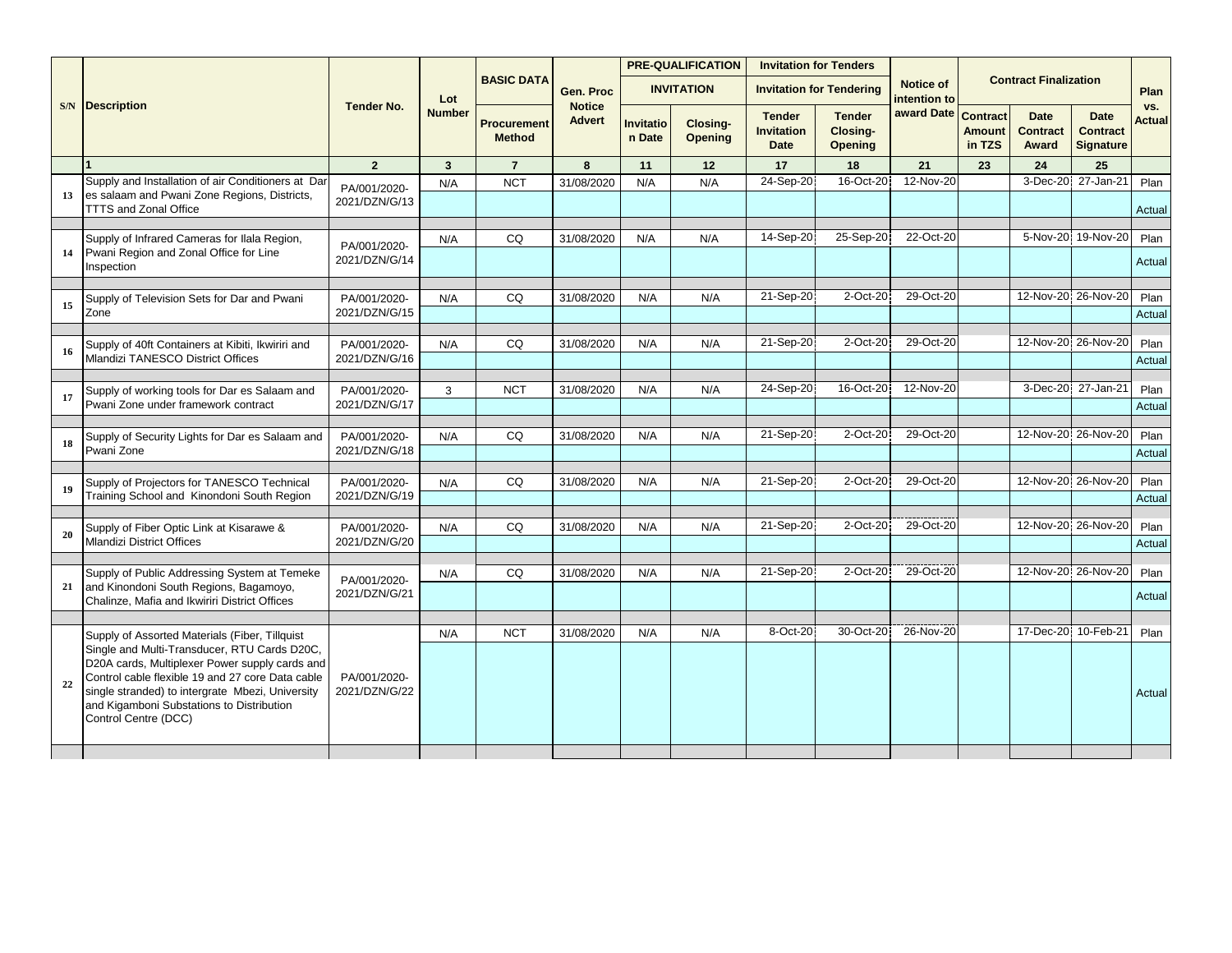|    |                                                                                                                                                                                                                                                                                                                                                         |                                 |               |                                     |                                |                     | <b>PRE-QUALIFICATION</b>   | <b>Invitation for Tenders</b>                     |                                      |                           |                                            |                                         |                                                    |                      |
|----|---------------------------------------------------------------------------------------------------------------------------------------------------------------------------------------------------------------------------------------------------------------------------------------------------------------------------------------------------------|---------------------------------|---------------|-------------------------------------|--------------------------------|---------------------|----------------------------|---------------------------------------------------|--------------------------------------|---------------------------|--------------------------------------------|-----------------------------------------|----------------------------------------------------|----------------------|
|    |                                                                                                                                                                                                                                                                                                                                                         |                                 | Lot           | <b>BASIC DATA</b>                   | Gen. Proc                      |                     | <b>INVITATION</b>          |                                                   | <b>Invitation for Tendering</b>      | Notice of<br>intention to |                                            | <b>Contract Finalization</b>            |                                                    | Plan                 |
|    | <b>S/N</b> Description                                                                                                                                                                                                                                                                                                                                  | <b>Tender No.</b>               | <b>Number</b> | <b>Procurement</b><br><b>Method</b> | <b>Notice</b><br><b>Advert</b> | Invitatio<br>n Date | Closing-<br><b>Opening</b> | <b>Tender</b><br><b>Invitation</b><br><b>Date</b> | <b>Tender</b><br>Closing-<br>Opening | award Date                | <b>Contract</b><br><b>Amount</b><br>in TZS | <b>Date</b><br><b>Contract</b><br>Award | <b>Date</b><br><b>Contract</b><br><b>Signature</b> | VS.<br><b>Actual</b> |
|    |                                                                                                                                                                                                                                                                                                                                                         | $\overline{2}$                  | 3             | $\overline{7}$                      | 8                              | 11                  | 12                         | 17                                                | 18                                   | 21                        | 23                                         | 24                                      | 25                                                 |                      |
|    | Supply of Digital Cameras at Kinondoni South                                                                                                                                                                                                                                                                                                            |                                 | N/A           | CQ                                  | 31/08/2020                     | N/A                 | N/A                        | 21-Sep-20                                         | 2-Oct-20                             | 29-Oct-20                 |                                            | 12-Nov-20                               | 26-Nov-20                                          | Plan                 |
| 23 | Region, Ilala Region TANESCO Technical<br>Training Schools (TTTS), and Distribution<br>Control Centre (DCC)                                                                                                                                                                                                                                             | PA/001/2020-<br>2021/DZN/G/23   |               |                                     |                                |                     |                            |                                                   |                                      |                           |                                            |                                         |                                                    | Actual               |
|    |                                                                                                                                                                                                                                                                                                                                                         |                                 |               |                                     |                                |                     |                            |                                                   |                                      |                           |                                            |                                         |                                                    |                      |
|    | Supply and Spreading 3/4" aggregates at Grid                                                                                                                                                                                                                                                                                                            | PA/001/2020-                    | 3             | CO                                  | 31/08/2020                     | N/A                 | N/A                        | 8-Oct-20                                          | 30-Oct-20                            | 26-Nov-20                 |                                            | 17-Dec-20 10-Feb-21                     |                                                    | Plan                 |
| 24 | substations (Ubungo, Chalinze and Mlandizi)                                                                                                                                                                                                                                                                                                             | 2021/NZN/G/24                   |               |                                     |                                |                     |                            |                                                   |                                      |                           |                                            |                                         |                                                    | Actual               |
|    |                                                                                                                                                                                                                                                                                                                                                         |                                 |               |                                     |                                |                     |                            | 1-Oct-20                                          | 23-Oct-20                            | 19-Nov-20                 |                                            | 10-Dec-20                               | 3-Feb-21                                           |                      |
|    | Supply of Multiplexer (3) and Patchcords (100)<br>for Mikocheni, Mburahati, Buguruni,                                                                                                                                                                                                                                                                   | PA/001/2020-                    | N/A           | <b>NCT</b>                          | 31/08/2020                     | N/A                 | N/A                        |                                                   |                                      |                           |                                            |                                         |                                                    | Plan                 |
| 25 | Gongolamboto, Osterbay and City Centre<br>Substation)                                                                                                                                                                                                                                                                                                   | 2021/DZN/W/25                   |               |                                     |                                |                     |                            |                                                   |                                      |                           |                                            |                                         |                                                    | Actual               |
|    |                                                                                                                                                                                                                                                                                                                                                         |                                 |               |                                     |                                |                     |                            |                                                   |                                      |                           |                                            |                                         |                                                    |                      |
|    | Supply of Assorted Spare Parts for Repair and                                                                                                                                                                                                                                                                                                           |                                 | N/A           | <b>NCT</b>                          | 31/08/2020                     | N/A                 | N/A                        | 24-Sep-20                                         | 16-Oct-20                            | 12-Nov-20                 |                                            | 3-Dec-20                                | 27-Jan-21                                          | Plan                 |
| 26 | Maintenance of 48VDC Systems in Primary<br>Substations, UPS and CCTV Camera in DCC &<br>Kinondoni South                                                                                                                                                                                                                                                 | PA/001/2020-<br>2021/DZN/W/26   |               |                                     |                                |                     |                            |                                                   |                                      |                           |                                            |                                         |                                                    | Actual               |
|    |                                                                                                                                                                                                                                                                                                                                                         |                                 |               |                                     |                                |                     |                            |                                                   |                                      |                           |                                            |                                         |                                                    |                      |
|    | Supply of Assorted Building Materials for                                                                                                                                                                                                                                                                                                               |                                 | N/A           | <b>NCT</b>                          | 31/08/2020                     | N/A                 | N/A                        | 15-Oct-20                                         | 6-Nov-20                             | 3-Dec-20                  |                                            | 24-Dec-20 17-Feb-21                     |                                                    | Plan                 |
| 27 | Construction of two (2) District Offices (at<br>Mkuranga and Mlandizi), four (4) Sub Offices (at<br>Kisarawe II, Kimbiji, Chamazi and Kijichi and<br>Msata), one (1) Warehouse at Kibamba District<br>and one (1) residential Staff House at Mlandizi<br>Grid Substation and extension of Office Building<br>at Pwani Region in Dar Es Salaam and Pwani | PA/001/2020-<br>2021/NZN/G/27   |               |                                     |                                |                     |                            |                                                   |                                      |                           |                                            |                                         |                                                    | Actual               |
|    |                                                                                                                                                                                                                                                                                                                                                         |                                 |               |                                     |                                |                     |                            |                                                   |                                      |                           |                                            |                                         |                                                    |                      |
|    | MINOR VALUE PROCUREMENT UNDER GOODS CATEGORY                                                                                                                                                                                                                                                                                                            |                                 |               |                                     |                                |                     |                            |                                                   |                                      |                           |                                            |                                         |                                                    |                      |
|    | <b>ILALA REGION</b>                                                                                                                                                                                                                                                                                                                                     |                                 |               |                                     |                                |                     |                            |                                                   |                                      |                           |                                            |                                         |                                                    |                      |
|    | Supply of First Aid kit for Ilala Region                                                                                                                                                                                                                                                                                                                | PA/001/2020-<br>21/ILL/G-RFQ/01 | N/A           | <b>MVP</b>                          | 31/08/2020                     | N/A                 | N/A                        | 16-Nov-20                                         | 27-Nov-20                            | 19-Dec-20                 |                                            |                                         | 21-Dec-20 23-Dec-20 Plan                           | Actual               |
|    |                                                                                                                                                                                                                                                                                                                                                         |                                 |               |                                     |                                |                     |                            |                                                   |                                      |                           |                                            |                                         |                                                    |                      |
|    | Supply of Portable Earth kits for Electricity<br>Switching at Ilala Region                                                                                                                                                                                                                                                                              | PA/001/2020-<br>21/ILL/G-RFQ/02 | N/A           | <b>MVP</b>                          | 31/08/2020                     | N/A                 | N/A                        | 14-Sep-20                                         | 25-Sep-20                            | 17-Oct-20                 |                                            | 19-Oct-20                               | 21-Oct-20 Plan                                     | Actual               |
|    |                                                                                                                                                                                                                                                                                                                                                         |                                 |               |                                     |                                |                     |                            |                                                   |                                      |                           |                                            |                                         |                                                    |                      |
|    | Supply of Water Reserve Tank 5000ltrs at                                                                                                                                                                                                                                                                                                                | PA/001/2020-                    | N/A           | <b>MVP</b>                          | 31/08/2020                     | N/A                 | N/A                        | 23-Nov-20                                         | 4-Dec-20                             | 26-Dec-20                 |                                            |                                         | 28-Dec-20 30-Dec-20 Plan                           |                      |
|    | Kipawa Substation                                                                                                                                                                                                                                                                                                                                       | 21/ILL/G-RFQ/03                 |               |                                     |                                |                     |                            |                                                   |                                      |                           |                                            |                                         |                                                    | Actual               |
|    |                                                                                                                                                                                                                                                                                                                                                         |                                 |               |                                     |                                |                     |                            |                                                   |                                      |                           |                                            |                                         |                                                    |                      |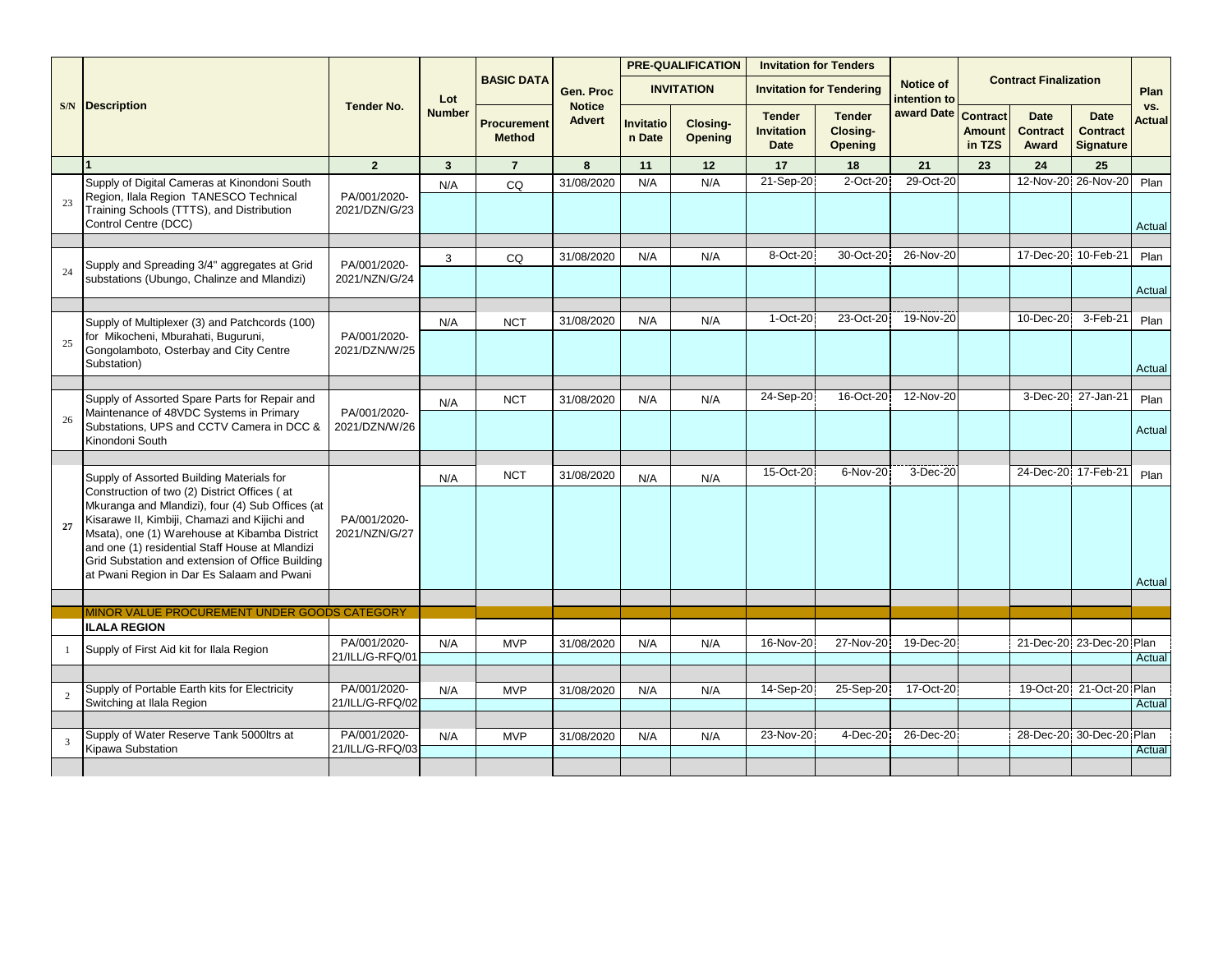|    |                                                                              |                                 |               |                              |                                |                     | <b>PRE-QUALIFICATION</b> | <b>Invitation for Tenders</b>                     |                                      |                                  |                                            |                                         |                                                    |               |
|----|------------------------------------------------------------------------------|---------------------------------|---------------|------------------------------|--------------------------------|---------------------|--------------------------|---------------------------------------------------|--------------------------------------|----------------------------------|--------------------------------------------|-----------------------------------------|----------------------------------------------------|---------------|
|    |                                                                              |                                 | Lot           | <b>BASIC DATA</b>            | Gen. Proc                      |                     | <b>INVITATION</b>        |                                                   | <b>Invitation for Tendering</b>      | <b>Notice of</b><br>intention to |                                            | <b>Contract Finalization</b>            |                                                    | Plan          |
|    | <b>S/N</b> Description                                                       | <b>Tender No.</b>               | <b>Number</b> | Procurement<br><b>Method</b> | <b>Notice</b><br><b>Advert</b> | Invitatio<br>n Date | Closing-<br>Opening      | <b>Tender</b><br><b>Invitation</b><br><b>Date</b> | <b>Tender</b><br>Closing-<br>Opening | award Date                       | <b>Contract</b><br><b>Amount</b><br>in TZS | <b>Date</b><br><b>Contract</b><br>Award | <b>Date</b><br><b>Contract</b><br><b>Signature</b> | VS.<br>Actual |
|    |                                                                              | $\overline{2}$                  | $\mathbf{3}$  | $\overline{7}$               | 8                              | 11                  | 12                       | 17                                                | 18                                   | 21                               | 23                                         | 24                                      | 25                                                 |               |
|    | Supply of iPads for GIS Data Collection,<br>processing and reporting         | PA/001/2020-<br>21/ILL/G-RFQ/04 | N/A           | <b>MVP</b>                   | 31/08/2020                     | N/A                 | N/A                      | 14-Sep-20                                         | 25-Sep-20                            | 17-Oct-20                        |                                            | 19-Oct-20                               | 21-Oct-20 Plan                                     | Actual        |
|    |                                                                              |                                 |               |                              |                                |                     |                          |                                                   |                                      |                                  |                                            |                                         |                                                    |               |
|    | Supply of Sirens for Fire alarms in Offices and<br><b>Manned Substations</b> | PA/001/2020-<br>21/ILL/G-RFQ/05 | N/A           | <b>MVP</b>                   | 31/08/2020                     | N/A                 | N/A                      | 23-Nov-20                                         | 4-Dec-20                             | 26-Dec-20                        |                                            |                                         | 28-Dec-20 30-Dec-20 Plan                           | Actual        |
|    | <b>ZONAL OFFICE</b>                                                          |                                 |               |                              |                                |                     |                          |                                                   |                                      |                                  |                                            |                                         |                                                    |               |
|    | Supply of Electronic Spiral Binding Machines for<br>Zonal Office and Regions | PA/001/2020-<br>21/ZO/G-RFQ/01  | N/A           | <b>MVP</b>                   | 31/08/2020                     | N/A                 | N/A                      | 14-Sep-20                                         | 25-Sep-20                            | 17-Oct-20                        |                                            |                                         | 19-Oct-20 21-Oct-20 Plan                           | Actual        |
|    |                                                                              |                                 |               |                              |                                |                     |                          |                                                   |                                      |                                  |                                            |                                         |                                                    |               |
|    | <b>KINONDONI NORTH REGION</b>                                                |                                 |               |                              |                                |                     |                          |                                                   |                                      |                                  |                                            |                                         |                                                    |               |
|    | Supply of 24HP Water Pumps at Kunduchi                                       | PA/001/2020-                    | N/A           | <b>MVP</b>                   | 31/08/2020                     | N/A                 | N/A                      | 19-Oct-20                                         | 30-Oct-20                            | 21-Nov-20                        |                                            |                                         | 23-Nov-20 25-Nov-20 Plan                           |               |
|    | Substation                                                                   | 21/KN/G-RFQ/01                  |               |                              |                                |                     |                          |                                                   |                                      |                                  |                                            |                                         |                                                    | Actual        |
|    |                                                                              |                                 |               |                              |                                |                     |                          |                                                   |                                      |                                  |                                            |                                         |                                                    |               |
|    | Supply of Toilets Sink for Renovation of Toilet at                           | PA/001/2020-                    | N/A           | <b>MVP</b>                   | 31/08/2020                     | N/A                 | N/A                      | 23-Nov-20                                         | 4-Dec-20                             | 26-Dec-20                        |                                            |                                         | 28-Dec-20 30-Dec-20 Plan                           |               |
|    | Kinondoni North Regional Office and Substations                              | 21/KN/G-RFQ/02                  |               |                              |                                |                     |                          |                                                   |                                      |                                  |                                            |                                         |                                                    | Actual        |
|    | <b>PWANI REGION</b>                                                          |                                 |               |                              |                                |                     |                          |                                                   |                                      |                                  |                                            |                                         |                                                    |               |
|    |                                                                              | PA/001/2020-                    | N/A           | <b>MVP</b>                   | 31/08/2020                     | N/A                 | N/A                      | 21-Sep-20                                         | 2-Oct-20                             | 24-Oct-20                        |                                            |                                         | 26-Oct-20 28-Oct-20 Plan                           |               |
|    | Supply of Bronchure's Stand for RCRO Office                                  | 21/Pwani/G-<br>RFQ/01           |               |                              |                                |                     |                          |                                                   |                                      |                                  |                                            |                                         |                                                    |               |
|    |                                                                              |                                 |               |                              |                                |                     |                          |                                                   |                                      |                                  |                                            |                                         |                                                    | Actual        |
|    |                                                                              | PA/001/2020-                    | N/A           | <b>MVP</b>                   | 31/08/2020                     | N/A                 | N/A                      | 19-Oct-20                                         | 30-Oct-20                            | 21-Nov-20                        |                                            |                                         | 23-Nov-20 25-Nov-20 Plan                           |               |
|    | Supply of Disks 500GB for Mains Staff                                        | 21/Pwani/G-<br><b>RFQ/02</b>    |               |                              |                                |                     |                          |                                                   |                                      |                                  |                                            |                                         |                                                    | Actual        |
|    |                                                                              |                                 |               |                              |                                |                     |                          |                                                   |                                      |                                  |                                            |                                         |                                                    |               |
| 11 | Supply of First Aid Kits for Regional Office and                             | PA/001/2020-<br>21/Pwani/G-     | N/A           | <b>MVP</b>                   | 31/08/2020                     | N/A                 | N/A                      | 5-Oct-20                                          | 16-Oct-20                            | 7-Nov-20                         |                                            |                                         | 9-Nov-20 11-Nov-20 Plan                            |               |
|    | <b>District Offices</b>                                                      | RFQ/03                          |               |                              |                                |                     |                          |                                                   |                                      |                                  |                                            |                                         |                                                    | Actual        |
|    |                                                                              | PA/001/2020-                    | N/A           | <b>MVP</b>                   | 31/08/2020                     | N/A                 | N/A                      | 9-Nov-20                                          | 20-Nov-20                            | 12-Dec-20                        |                                            | 14-Dec-20                               | 16-Dec-20 Plan                                     |               |
| 12 | Supply of Heavy duty Flash Light for mains                                   | 21/DCC/G-<br>RFQ/04             |               |                              |                                |                     |                          |                                                   |                                      |                                  |                                            |                                         |                                                    | Actual        |
|    |                                                                              |                                 |               |                              |                                |                     |                          |                                                   |                                      |                                  |                                            |                                         |                                                    |               |
|    | <b>KINONDONI SOUTH REGION</b>                                                |                                 |               |                              |                                |                     |                          |                                                   |                                      |                                  |                                            |                                         |                                                    |               |
|    |                                                                              | PA/001/2020-                    | N/A           | <b>MVP</b>                   | 31/08/2020                     | N/A                 | N/A                      | 21-Sep-20                                         | 2-Oct-20                             | 24-Oct-20                        |                                            | 26-Oct-20                               | 28-Oct-20 Plan                                     |               |
| 13 | Supply and Installation of 24HP Water Pump                                   | 21/KS/G-RFQ/01                  |               |                              |                                |                     |                          |                                                   |                                      |                                  |                                            |                                         |                                                    | Actual        |
|    |                                                                              |                                 |               |                              |                                |                     |                          |                                                   |                                      |                                  |                                            |                                         |                                                    |               |
| 14 | Supply of Security Multi Locks for Substations                               | PA/001/2020-<br>21/KS/G-RFQ/02  | N/A           | <b>MVP</b>                   | 31/08/2020                     | N/A                 | N/A                      | 12-Oct-20                                         | 23-Oct-20                            | 14-Nov-20                        |                                            | 16-Nov-20                               | 18-Nov-20 Plan                                     | Actual        |
|    |                                                                              |                                 |               |                              |                                |                     |                          |                                                   |                                      |                                  |                                            |                                         |                                                    |               |
|    | Supply of Paper Shredder Machines for Regiona                                |                                 | N/A           | <b>MVP</b>                   | 31/08/2020                     | N/A                 | N/A                      | 28-Sep-20                                         | 9-Oct-20                             | 31-Oct-20                        |                                            | 2-Nov-20                                | 4-Nov-20 Plan                                      |               |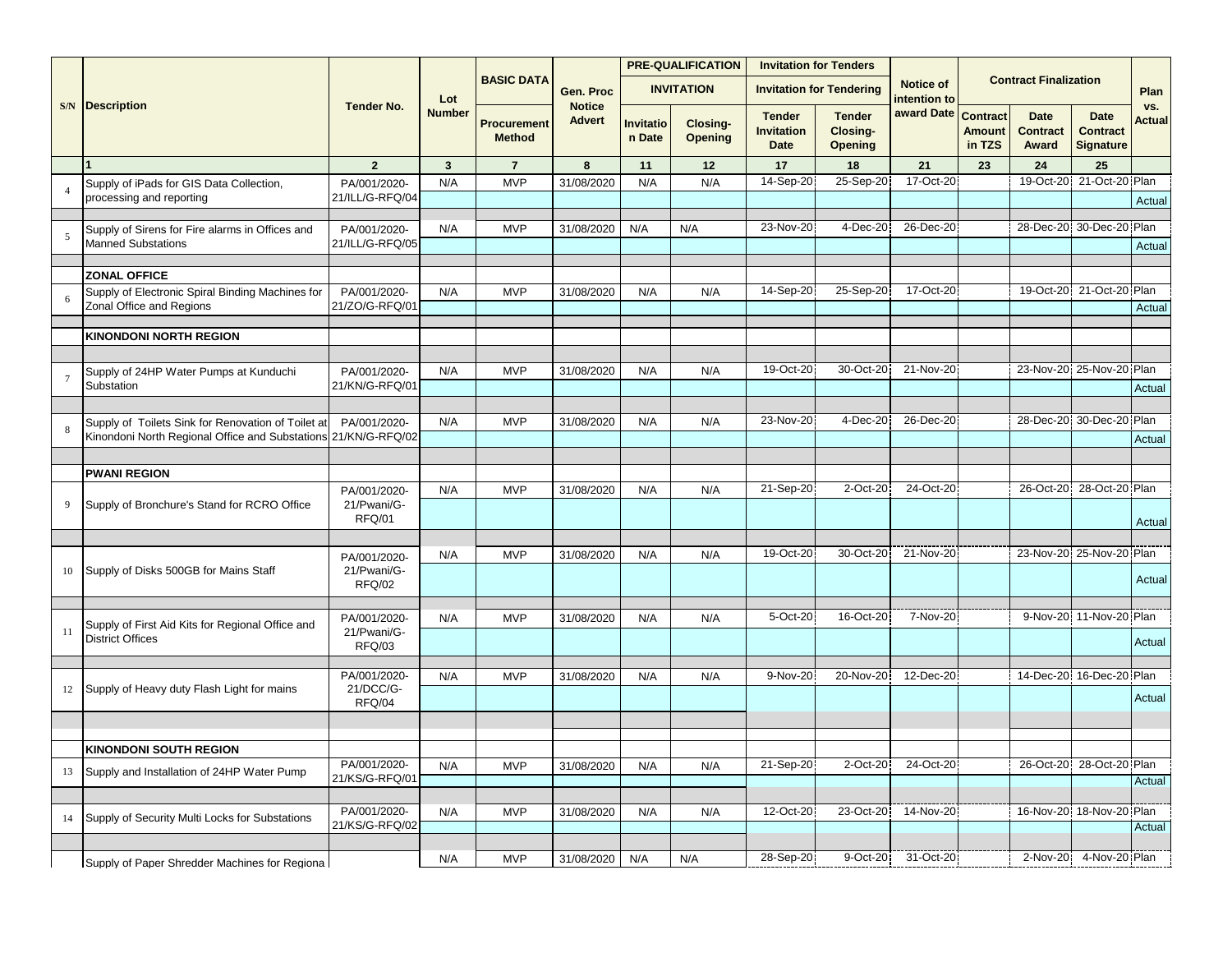|    |                                                                                                                                   |                                |                |                                     |                                |                     | <b>PRE-QUALIFICATION</b> | <b>Invitation for Tenders</b>                     |                                             |                                  |                         |                                         |                                                    |                      |
|----|-----------------------------------------------------------------------------------------------------------------------------------|--------------------------------|----------------|-------------------------------------|--------------------------------|---------------------|--------------------------|---------------------------------------------------|---------------------------------------------|----------------------------------|-------------------------|-----------------------------------------|----------------------------------------------------|----------------------|
|    |                                                                                                                                   |                                | Lot            | <b>BASIC DATA</b>                   | Gen. Proc                      |                     | <b>INVITATION</b>        |                                                   | <b>Invitation for Tendering</b>             | <b>Notice of</b><br>intention to |                         | <b>Contract Finalization</b>            |                                                    | Plan                 |
|    | <b>S/N</b> Description                                                                                                            | <b>Tender No.</b>              | <b>Number</b>  | <b>Procurement</b><br><b>Method</b> | <b>Notice</b><br><b>Advert</b> | Invitatio<br>n Date | Closing-<br>Opening      | <b>Tender</b><br><b>Invitation</b><br><b>Date</b> | <b>Tender</b><br>Closing-<br><b>Opening</b> | award Date Contract              | <b>Amount</b><br>in TZS | <b>Date</b><br><b>Contract</b><br>Award | <b>Date</b><br><b>Contract</b><br><b>Signature</b> | VS.<br><b>Actual</b> |
|    |                                                                                                                                   | $\overline{2}$                 | $\overline{3}$ | $\overline{7}$                      | 8                              | 11                  | 12                       | 17                                                | 18                                          | 21                               | 23                      | 24                                      | 25                                                 |                      |
|    | Manager's Office, District Manager's Office,<br>Principal Revenue Engineer's Office & Regiona<br><b>Finance Officer's Offices</b> | PA/001/2020-<br>21/KS/G-RFQ/03 |                |                                     |                                |                     |                          |                                                   |                                             |                                  |                         |                                         |                                                    | Actual               |
|    |                                                                                                                                   |                                |                |                                     |                                |                     |                          |                                                   |                                             |                                  |                         |                                         |                                                    |                      |
|    | Supply of Mobile Phones for Emergency,                                                                                            | PA/001/2020-                   | N/A            | <b>MVP</b>                          | 31/08/2020                     | N/A                 | N/A                      | 2-Nov-20                                          | 13-Nov-20                                   | 5-Dec-20                         |                         | 7-Dec-20                                | 9-Dec-20 Plan                                      |                      |
| 16 | Regional Customer Relations Officer (RCRO)<br>and Head of Departments                                                             | 21/KS/G-RFQ/04                 |                |                                     |                                |                     |                          |                                                   |                                             |                                  |                         |                                         |                                                    | Actual               |
|    |                                                                                                                                   |                                |                |                                     |                                |                     |                          |                                                   |                                             |                                  |                         |                                         |                                                    |                      |
|    | Supply of Padlock for LV Metering Cabinet and                                                                                     | PA/001/2020-                   | N/A            | <b>MVP</b>                          | 31/08/2020                     | N/A                 | N/A                      | 21-Sep-20                                         | 2-Oct-20                                    | 24-Oct-20                        |                         | 26-Oct-20                               | 28-Oct-20 Plan                                     |                      |
|    | Load Breaker Switch                                                                                                               | 21/KS/G-RFQ/05                 |                |                                     |                                |                     |                          |                                                   |                                             |                                  |                         |                                         |                                                    | Actual               |
|    | Supply of 5000Lts Water Reserve Tanks for                                                                                         | PA/001/2020-                   | N/A            | <b>MVP</b>                          | 31/08/2020                     | N/A                 | N/A                      | 19-Oct-20                                         | 30-Oct-20                                   | 21-Nov-20                        |                         |                                         | 23-Nov-20 25-Nov-20 Plan                           |                      |
|    | <b>Regional and Districts Offices</b>                                                                                             | 21/KS/G-RFQ/06                 |                |                                     |                                |                     |                          |                                                   |                                             |                                  |                         |                                         |                                                    | Actual               |
|    |                                                                                                                                   |                                |                |                                     |                                |                     |                          |                                                   |                                             |                                  |                         |                                         |                                                    |                      |
| 19 | Supply of Wooden Cupboard for Tools                                                                                               | PA/001/2020-                   | N/A            | <b>MVP</b>                          | 31/08/2020                     | N/A                 | N/A                      | 19-Oct-20                                         | 30-Oct-20                                   | 21-Nov-20                        |                         |                                         | 23-Nov-20 25-Nov-20 Plan                           |                      |
|    |                                                                                                                                   | 21/KS/G-RFQ/07                 |                |                                     |                                |                     |                          |                                                   |                                             |                                  |                         |                                         |                                                    | Actual               |
|    |                                                                                                                                   |                                |                |                                     |                                |                     |                          |                                                   |                                             |                                  |                         |                                         |                                                    |                      |
| 20 | Supply of Safety Signages                                                                                                         | PA/001/2020-<br>21/KS/G-RFQ/08 | N/A            | <b>MVP</b>                          | 31/08/2020                     | N/A                 | N/A                      | 21-Sep-20                                         | 2-Oct-20                                    | 24-Oct-20                        |                         | 26-Oct-20                               | 28-Oct-20 Plan                                     |                      |
|    |                                                                                                                                   |                                |                |                                     |                                |                     |                          |                                                   |                                             |                                  |                         |                                         |                                                    | Actual               |
|    | Supply of Electric Stablizers for Kibamba District                                                                                | PA/001/2020-                   | N/A            | <b>MVP</b>                          | 31/08/2020                     | N/A                 | N/A                      | 21-Sep-20                                         | 2-Oct-20                                    | 24-Oct-20                        |                         | 26-Oct-20                               | 28-Oct-20 Plan                                     |                      |
| 21 | Office. Administration Offie and Technical Office                                                                                 | 21/KS/G-RFQ/09                 |                |                                     |                                |                     |                          |                                                   |                                             |                                  |                         |                                         |                                                    | Actual               |
|    |                                                                                                                                   |                                |                |                                     |                                |                     |                          |                                                   |                                             |                                  |                         |                                         |                                                    |                      |
|    | Supply of storage Racks for Kinondoni South                                                                                       | PA/001/2020-                   | N/A            | <b>MVP</b>                          | 31/08/2020                     | N/A                 | N/A                      | 21-Sep-20                                         | 2-Oct-20                                    | 24-Oct-20                        |                         | 26-Oct-20                               | 28-Oct-20 Plan                                     |                      |
| 22 | Region Office                                                                                                                     | 21/KS/G-RFQ/10                 |                |                                     |                                |                     |                          |                                                   |                                             |                                  |                         |                                         |                                                    | Actual               |
|    |                                                                                                                                   |                                |                |                                     |                                |                     |                          |                                                   |                                             |                                  |                         |                                         |                                                    |                      |
| 23 | Supply of Wooden Trays for Kinondoni South                                                                                        | PA/001/2020-                   | N/A            | <b>MVP</b>                          | 31/08/2020                     | N/A                 | N/A                      | 21-Sep-20                                         | 2-Oct-20                                    | 24-Oct-20                        |                         |                                         | 26-Oct-20 28-Oct-20 Plan                           |                      |
|    | Region                                                                                                                            | 21/KS/G-RFQ/11                 |                |                                     |                                |                     |                          |                                                   |                                             |                                  |                         |                                         |                                                    | Actual               |
|    |                                                                                                                                   |                                |                |                                     |                                |                     |                          |                                                   |                                             |                                  |                         |                                         |                                                    |                      |
| 24 | Supply of Materials for wiring works at Kinondoni                                                                                 | PA/001/2020-                   |                | <b>MVP</b>                          | 31/08/2020                     | N/A                 | N/A                      | 19-Oct-20                                         | 30-Oct-20                                   | 21-Nov-20                        |                         |                                         | 23-Nov-20 25-Nov-20 Plan                           |                      |
|    | South Regional Office                                                                                                             | 21/KS/G-RFQ/12                 |                |                                     |                                |                     |                          |                                                   |                                             |                                  |                         |                                         |                                                    | Actual               |
|    |                                                                                                                                   |                                |                |                                     |                                |                     |                          |                                                   |                                             |                                  |                         |                                         |                                                    |                      |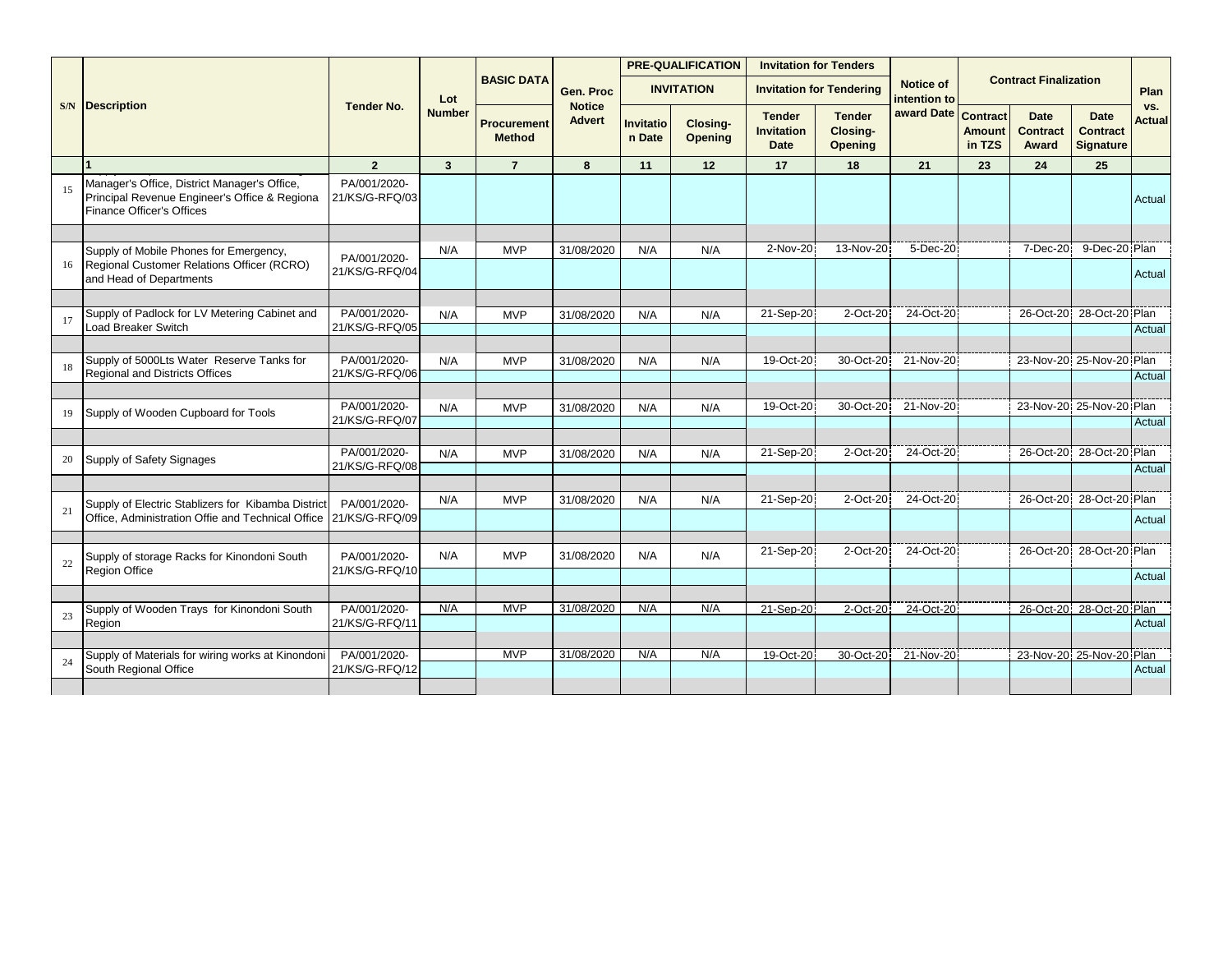|    |                                                                                              |                                            |               |                                     |                                |                            | <b>PRE-QUALIFICATION</b>   |                                                   | <b>Invitation for Tenders</b>        |                           |                                            |                                         |                                                    |               |
|----|----------------------------------------------------------------------------------------------|--------------------------------------------|---------------|-------------------------------------|--------------------------------|----------------------------|----------------------------|---------------------------------------------------|--------------------------------------|---------------------------|--------------------------------------------|-----------------------------------------|----------------------------------------------------|---------------|
|    |                                                                                              |                                            | Lot           | <b>BASIC DATA</b>                   | Gen. Proc                      |                            | <b>INVITATION</b>          |                                                   | <b>Invitation for Tendering</b>      | Notice of<br>intention to |                                            | <b>Contract Finalization</b>            |                                                    | Plan          |
|    | <b>S/N</b> Description                                                                       | <b>Tender No.</b>                          | <b>Number</b> | <b>Procurement</b><br><b>Method</b> | <b>Notice</b><br><b>Advert</b> | <b>Invitatio</b><br>n Date | Closing-<br><b>Opening</b> | <b>Tender</b><br><b>Invitation</b><br><b>Date</b> | <b>Tender</b><br>Closing-<br>Opening | award Date                | <b>Contract</b><br><b>Amount</b><br>in TZS | <b>Date</b><br><b>Contract</b><br>Award | <b>Date</b><br><b>Contract</b><br><b>Signature</b> | VS.<br>Actual |
|    |                                                                                              | $\overline{2}$                             | 3             | $\overline{7}$                      | 8                              | 11                         | 12                         | 17                                                | 18                                   | 21                        | 23                                         | 24                                      | 25                                                 |               |
|    | <b>DISTRIBUTION CONTROL CENTRE</b>                                                           |                                            |               |                                     |                                |                            |                            |                                                   |                                      |                           |                                            |                                         |                                                    |               |
|    |                                                                                              | PA/001/2020-                               | N/A           | <b>MVP</b>                          | 31/08/2020                     | N/A                        | N/A                        | 21-Sep-20                                         | 2-Oct-20                             | 24-Oct-20                 |                                            |                                         | 26-Oct-20 28-Oct-20 Plan                           |               |
| 25 | Supply of Adapter for Video Wall                                                             | 21/DCC/G-<br>RFQ/01                        |               |                                     |                                |                            |                            |                                                   |                                      |                           |                                            |                                         |                                                    | Actual        |
|    |                                                                                              |                                            | N/A           | <b>MVP</b>                          | 31/08/2020                     | N/A                        | N/A                        | 5-Oct-20                                          | 16-Oct-20                            | 7-Nov-20                  |                                            |                                         | 9-Nov-20 11-Nov-20 Plan                            |               |
| 26 | Supply of Video Wall Extender                                                                | PA/001/2020-<br>21/DCC/G-<br><b>RFQ/02</b> |               |                                     |                                |                            |                            |                                                   |                                      |                           |                                            |                                         |                                                    | Actual        |
|    |                                                                                              |                                            |               |                                     |                                |                            |                            |                                                   |                                      |                           |                                            |                                         |                                                    |               |
| 27 | Supply of Body Fitness Workout Equipments<br>(Steppers (10), Exercise mats (10), Dumbbel (8) | PA/001/2020-<br>21/DCC/G-                  | N/A           | <b>MVP</b>                          | 31/08/2020                     | N/A                        | N/A                        | 21-Sep-20                                         | 2-Oct-20                             | 24-Oct-20                 |                                            | 26-Oct-20                               | 28-Oct-20 Plan                                     |               |
|    | and Skipping Ropes (10)                                                                      | RFQ/03                                     |               |                                     |                                |                            |                            |                                                   |                                      |                           |                                            |                                         |                                                    | Actual        |
|    |                                                                                              |                                            |               |                                     |                                |                            |                            | 26-Oct-20                                         | 6-Nov-20                             | 28-Nov-20                 |                                            | 30-Nov-20                               | 2-Dec-20 Plan                                      |               |
| 28 | Supply of Blowers for Telecom Site Work                                                      | PA/001/2020-<br>21/DCC/G-<br>RFQ/04        | N/A           | <b>MVP</b>                          | 31/08/2020                     | N/A                        | N/A                        |                                                   |                                      |                           |                                            |                                         |                                                    | Actual        |
|    |                                                                                              |                                            |               |                                     |                                |                            |                            |                                                   |                                      |                           |                                            |                                         |                                                    |               |
|    | Supply of Office Telephone Sets at Distribution                                              | PA/001/2020-                               | N/A           | <b>MVP</b>                          | 31/08/2020                     | N/A                        | N/A                        | 21-Sep-20                                         | 2-Oct-20                             | 24-Oct-20                 |                                            | 26-Oct-20                               | 28-Oct-20 Plan                                     |               |
| 29 | Contol Centre (DCC)                                                                          | 21/DCC/G-<br><b>RFQ/05</b>                 |               |                                     |                                |                            |                            |                                                   |                                      |                           |                                            |                                         |                                                    | Actual        |
|    |                                                                                              |                                            |               |                                     |                                |                            |                            |                                                   |                                      |                           |                                            |                                         |                                                    |               |
| 30 | Supply of Patchcord for Substation Automation<br>System                                      | PA/001/2020-<br>21/DCC/G-<br><b>RFQ/06</b> | N/A           | <b>MVP</b>                          | 31/08/2020                     | N/A                        | N/A                        | 19-Oct-20                                         | 30-Oct-20                            | 21-Nov-20                 |                                            |                                         | 23-Nov-20 25-Nov-20 Plan                           | Actual        |
|    |                                                                                              |                                            |               |                                     |                                |                            |                            |                                                   |                                      |                           |                                            |                                         |                                                    |               |
|    | Supply of Remote Terminal Unit (RTU) Test and                                                | PA/001/2020-                               | N/A           | <b>MVP</b>                          | 31/08/2020                     | N/A                        | N/A                        | 21-Sep-20                                         | 2-Oct-20                             | 24-Oct-20                 |                                            | 26-Oct-20                               | 28-Oct-20 Plan                                     |               |
| 31 | Protocol Test Set plus Terminal Emulator                                                     | 21/DCC/G-<br>RFQ/07                        |               |                                     |                                |                            |                            |                                                   |                                      |                           |                                            |                                         |                                                    | Actual        |
|    |                                                                                              |                                            |               |                                     |                                |                            |                            | 30-Nov-20                                         | 11-Dec-20                            | $2-Jan-21$                |                                            | 4-Jan-21                                | 6-Jan-21 Plan                                      |               |
| 32 | Supply of 2TB hard Disks for SCADA Backup                                                    | PA/001/2020-<br>21/DCC/G-<br>RFQ/08        | N/A           | <b>MVP</b>                          | 31/08/2020                     | N/A                        | N/A                        |                                                   |                                      |                           |                                            |                                         |                                                    | Actual        |
|    |                                                                                              |                                            |               |                                     |                                |                            |                            |                                                   |                                      |                           |                                            |                                         |                                                    |               |
|    | TANESCO TECHNICAL TRAINING SCHOOL                                                            |                                            |               |                                     |                                |                            |                            |                                                   |                                      |                           |                                            |                                         |                                                    |               |
| 33 | Supply of Paper Shredder Machine                                                             | PA/001/2020-<br>21/TTTS/G-                 | N/A           | <b>MVP</b>                          | 31/08/2020                     | N/A                        | N/A                        | 14-Sep-20                                         | 25-Sep-20                            | 17-Oct-20                 |                                            |                                         | 19-Oct-20 21-Oct-20 Plan                           |               |
|    |                                                                                              | RFQ/01                                     |               |                                     |                                |                            |                            |                                                   |                                      |                           |                                            |                                         |                                                    | Actual        |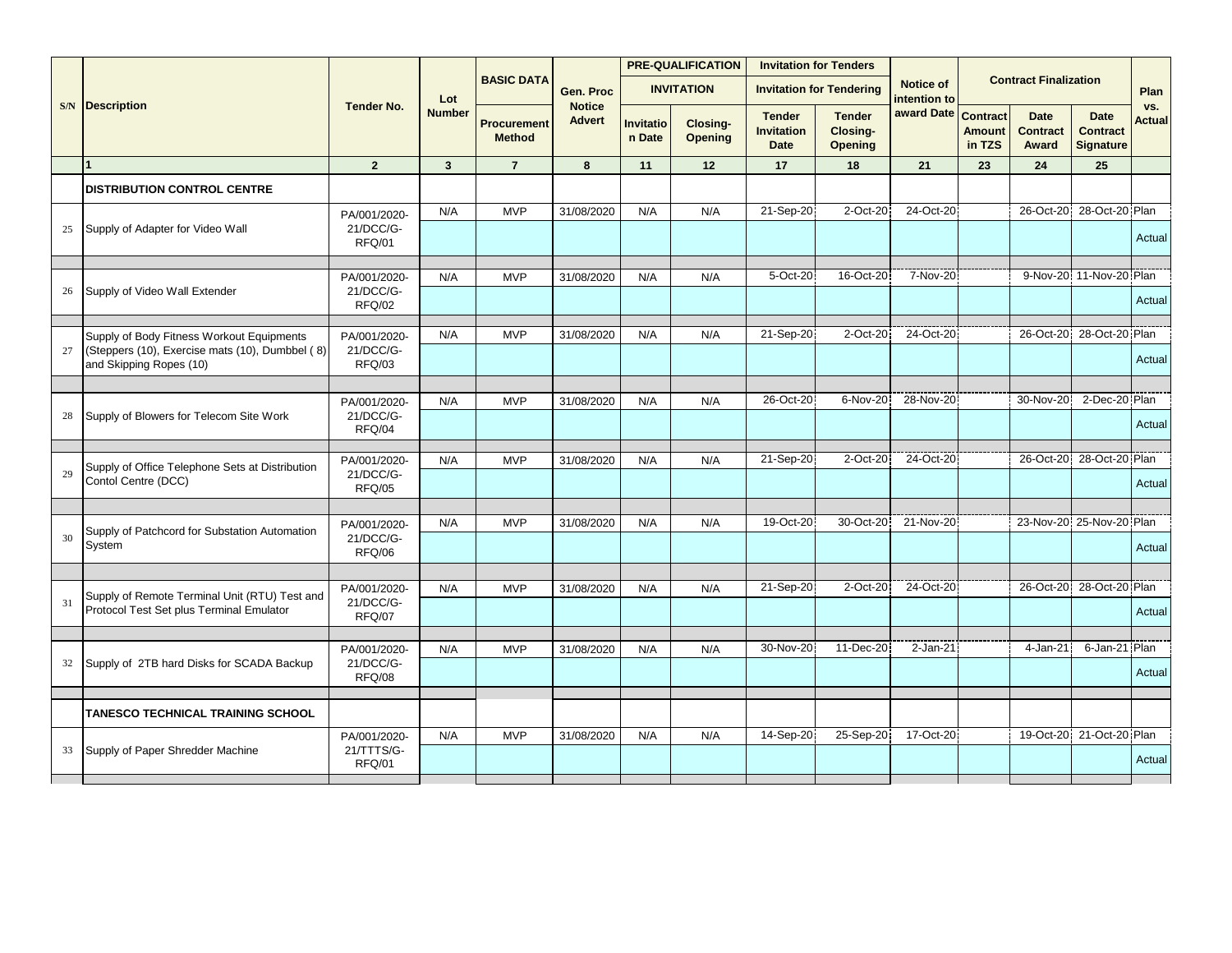|    |                                                                                                                |                                      |               |                                     |                                |                     | <b>PRE-QUALIFICATION</b> |                                                   | <b>Invitation for Tenders</b>        |                           |                                            |                                         |                                                    |                      |
|----|----------------------------------------------------------------------------------------------------------------|--------------------------------------|---------------|-------------------------------------|--------------------------------|---------------------|--------------------------|---------------------------------------------------|--------------------------------------|---------------------------|--------------------------------------------|-----------------------------------------|----------------------------------------------------|----------------------|
|    |                                                                                                                |                                      | Lot           | <b>BASIC DATA</b>                   | Gen. Proc                      |                     | <b>INVITATION</b>        |                                                   | <b>Invitation for Tendering</b>      | Notice of<br>intention to |                                            | <b>Contract Finalization</b>            |                                                    | Plan                 |
|    | <b>S/N</b> Description                                                                                         | <b>Tender No.</b>                    | <b>Number</b> | <b>Procurement</b><br><b>Method</b> | <b>Notice</b><br><b>Advert</b> | Invitatio<br>n Date | Closing-<br>Opening      | <b>Tender</b><br><b>Invitation</b><br><b>Date</b> | <b>Tender</b><br>Closing-<br>Opening | award Date                | <b>Contract</b><br><b>Amount</b><br>in TZS | <b>Date</b><br><b>Contract</b><br>Award | <b>Date</b><br><b>Contract</b><br><b>Signature</b> | VS.<br><b>Actual</b> |
|    |                                                                                                                | $\overline{2}$                       | $\mathbf{3}$  | $\overline{7}$                      | 8                              | 11                  | 12                       | 17                                                | 18                                   | 21                        | 23                                         | 24                                      | 25                                                 |                      |
| 34 | Supply of Refridgerator for TTTS Canteen                                                                       | PA/001/2020-<br>21/TTTS/G-<br>RFQ/02 | N/A           | <b>MVP</b>                          | 31/08/2020                     | N/A                 | N/A                      | 28-Sep-20                                         | 9-Oct-20                             | 31-Oct-20                 |                                            | $2-Nov-20$                              | 4-Nov-20 Plan                                      | Actual               |
|    |                                                                                                                | PA/001/2020-                         | N/A           | <b>MVP</b>                          | 31/08/2020                     | N/A                 | N/A                      | 19-Oct-20                                         | 30-Oct-20                            | 21-Nov-20                 |                                            |                                         | 23-Nov-20 25-Nov-20 Plan                           |                      |
| 35 | Supply of Deep Fryer TTTS Canteen                                                                              | 21/TTTS/G-<br><b>RFQ/03</b>          |               |                                     |                                |                     |                          |                                                   |                                      |                           |                                            |                                         |                                                    | Actual               |
|    |                                                                                                                | PA/001/2020-                         | N/A           | <b>MVP</b>                          |                                | N/A                 | N/A                      | 21-Sep-20                                         | 2-Oct-20                             | 24-Oct-20                 |                                            |                                         | 26-Oct-20 28-Oct-20 Plan                           |                      |
| 36 | Supply of Electric Cooker/Oven for TTTS<br>Canteen                                                             | 21/TTTS/G-<br>RFQ/04                 |               |                                     | 31/08/2020                     |                     |                          |                                                   |                                      |                           |                                            |                                         |                                                    | Actual               |
|    |                                                                                                                | PA/001/2020-                         | N/A           | <b>MVP</b>                          | 31/08/2020                     | N/A                 | N/A                      | 2-Nov-20                                          | 13-Nov-20                            | 5-Dec-20                  |                                            | 7-Dec-20                                | 9-Dec-20 Plan                                      |                      |
| 37 | Supply of Gas Cooker for TTTS Canteen                                                                          | 21/TTTS/G-                           |               |                                     |                                |                     |                          |                                                   |                                      |                           |                                            |                                         |                                                    | Actual               |
|    |                                                                                                                | <b>RFQ/05</b>                        |               |                                     |                                |                     |                          |                                                   |                                      |                           |                                            |                                         |                                                    | Plan                 |
|    | <b>TEMEKE REGION</b>                                                                                           |                                      |               |                                     |                                |                     |                          |                                                   |                                      |                           |                                            |                                         |                                                    |                      |
|    |                                                                                                                | PA/001/2020-                         | N/A           | <b>MVP</b>                          | 31/08/2020                     | N/A                 | N/A                      | 19-Oct-20                                         | 30-Oct-20                            | 21-Nov-20                 |                                            |                                         | 23-Nov-20 25-Nov-20 Plan                           |                      |
| 38 | Supply of First Aid Kits for Vehicles &<br><b>Substations</b>                                                  | 21/TMK/G-<br>RFQ/01                  |               |                                     |                                |                     |                          |                                                   |                                      |                           |                                            |                                         |                                                    | Actual               |
|    |                                                                                                                | PA/001/2020-                         | N/A           | <b>MVP</b>                          | 31/08/2020                     | N/A                 | N/A                      | 5-Oct-20                                          | 16-Oct-20                            | 7-Nov-20                  |                                            |                                         | 9-Nov-20 11-Nov-20 Plan                            |                      |
| 39 | Supply of Digital Cable Meter for Stores and<br><b>Techinical Staff</b>                                        | 21/TMK/G-<br>RFQ/02                  |               |                                     |                                |                     |                          |                                                   |                                      |                           |                                            |                                         |                                                    | Actual               |
|    |                                                                                                                |                                      | N/A           | <b>MVP</b>                          | 31/08/2020                     | N/A                 | N/A                      | 26-Oct-20                                         | 6-Nov-20                             | 28-Nov-20                 |                                            | 30-Nov-20                               | 2-Dec-20 Plan                                      |                      |
| 40 | Supply of Wooden Tray for Temeke Region                                                                        | PA/001/2020-<br>21/TMK/G-<br>RFQ/03  |               |                                     |                                |                     |                          |                                                   |                                      |                           |                                            |                                         |                                                    | Actual               |
|    |                                                                                                                |                                      |               |                                     |                                |                     |                          |                                                   |                                      |                           |                                            |                                         |                                                    |                      |
| 41 | Supply of Electric stablizers for Mbagala,<br>Kigamboni, Kurasini and Yombo TANESCO<br><b>District Offices</b> | PA/001/2020-<br>21/TMK/G-<br>RFQ/04  | N/A           | <b>MVP</b>                          | 31/08/2020                     | N/A                 | N/A                      | 16-Nov-20                                         | 27-Nov-20                            | 19-Dec-20                 |                                            |                                         | 21-Dec-20 23-Dec-20 Plan                           | Actual               |
|    |                                                                                                                |                                      |               |                                     |                                |                     |                          |                                                   |                                      |                           |                                            |                                         |                                                    |                      |
|    |                                                                                                                | PA/001/2020-                         | N/A           | <b>MVP</b>                          | 31/08/2020                     | N/A                 | N/A                      | 23-Nov-20                                         | 4-Dec-20                             | 26-Dec-20                 |                                            |                                         | 28-Dec-20 30-Dec-20 Plan                           |                      |
| 42 | Supply of Paper Shredders                                                                                      | 21/TMK/G-<br><b>RFQ/05</b>           |               |                                     |                                |                     |                          |                                                   |                                      |                           |                                            |                                         |                                                    | Actual               |
|    |                                                                                                                |                                      |               | <b>MVP</b>                          |                                |                     |                          |                                                   | 2-Oct-20                             | 24-Oct-20                 |                                            |                                         |                                                    |                      |
| 43 | Replacement of Aluminium Windows at<br>Technical & One Stop Shop Center Buildings                              | PA/001/2020-<br>21/TMK/G-            | N/A           |                                     | 31/08/2020                     | N/A                 | N/A                      | 21-Sep-20                                         |                                      |                           |                                            |                                         | 26-Oct-20 28-Oct-20 Plan                           |                      |
|    |                                                                                                                | RFQ/06                               |               |                                     |                                |                     |                          |                                                   |                                      |                           |                                            |                                         |                                                    | Actual               |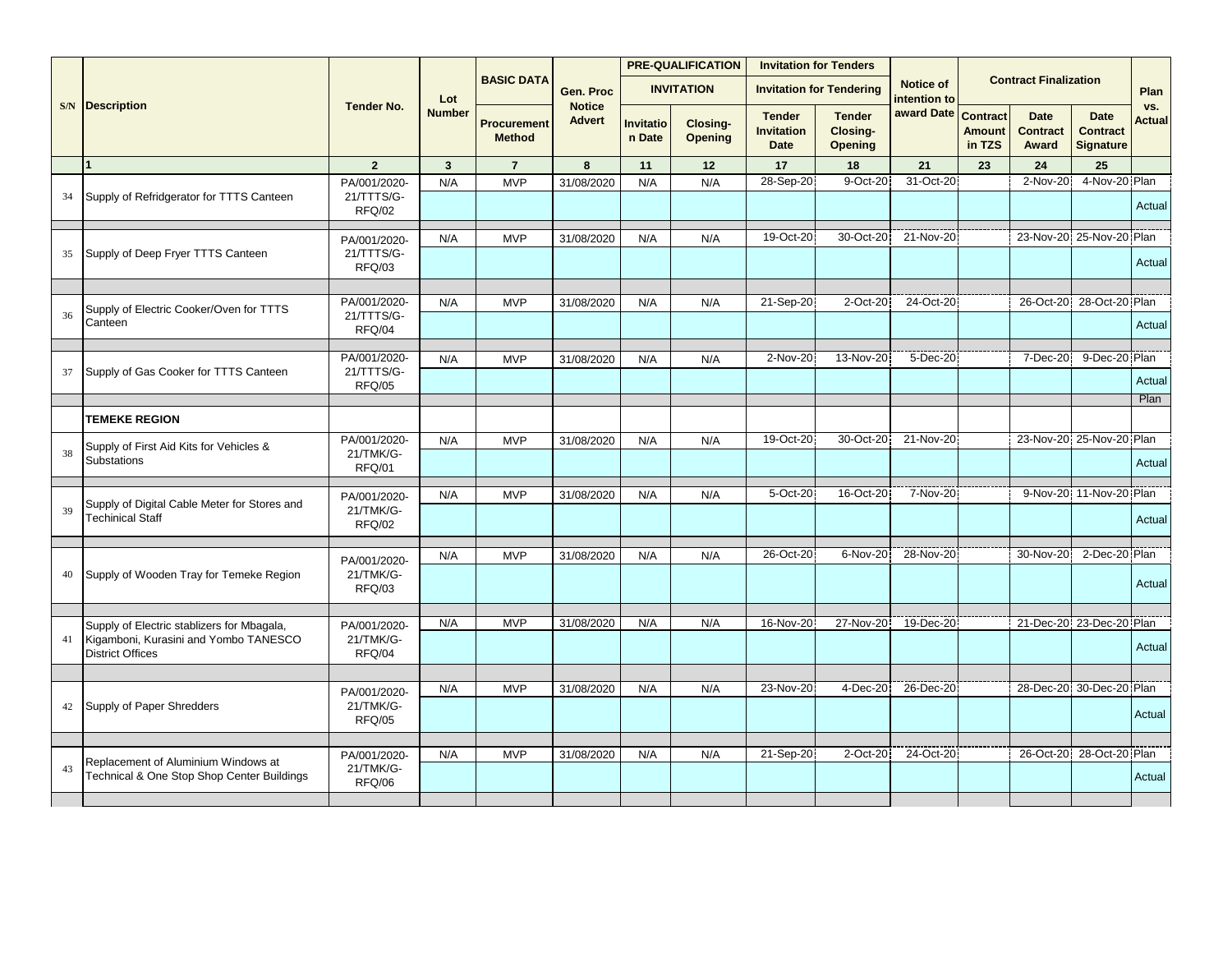|                |                                                                                                                               |                                     |               |                                     |                                |                     | <b>PRE-QUALIFICATION</b> |                                                   | <b>Invitation for Tenders</b>               |                           |                                            |                                         |                                                    |               |
|----------------|-------------------------------------------------------------------------------------------------------------------------------|-------------------------------------|---------------|-------------------------------------|--------------------------------|---------------------|--------------------------|---------------------------------------------------|---------------------------------------------|---------------------------|--------------------------------------------|-----------------------------------------|----------------------------------------------------|---------------|
|                |                                                                                                                               |                                     | Lot           | <b>BASIC DATA</b>                   | Gen. Proc                      |                     | <b>INVITATION</b>        |                                                   | <b>Invitation for Tendering</b>             | Notice of<br>intention to |                                            | <b>Contract Finalization</b>            |                                                    | Plan          |
|                | <b>S/N</b> Description                                                                                                        | <b>Tender No.</b>                   | <b>Number</b> | <b>Procurement</b><br><b>Method</b> | <b>Notice</b><br><b>Advert</b> | Invitatio<br>n Date | Closing-<br>Opening      | <b>Tender</b><br><b>Invitation</b><br><b>Date</b> | <b>Tender</b><br>Closing-<br><b>Opening</b> | award Date                | <b>Contract</b><br><b>Amount</b><br>in TZS | <b>Date</b><br><b>Contract</b><br>Award | <b>Date</b><br><b>Contract</b><br><b>Signature</b> | VS.<br>Actual |
|                |                                                                                                                               | $\overline{2}$                      | $\mathbf{3}$  | $\overline{7}$                      | 8                              | 11                  | 12                       | 17                                                | 18                                          | 21                        | 23                                         | 24                                      | 25                                                 |               |
| 44             | Supply of Wooden Cupboard for Tools                                                                                           | PA/001/2020-<br>21/TMK/G-<br>RFQ/07 | N/A           | <b>MVP</b>                          | 31/08/2020                     | N/A                 | N/A                      | 26-Oct-20                                         | 6-Nov-20                                    | 28-Nov-20                 |                                            | 30-Nov-20                               | 2-Dec-20 Plan                                      | Actual        |
|                |                                                                                                                               |                                     |               |                                     |                                |                     |                          |                                                   |                                             |                           |                                            |                                         |                                                    |               |
|                | <b>NON CONSULTANCY SERVICES</b>                                                                                               |                                     |               |                                     |                                |                     |                          |                                                   |                                             |                           |                                            |                                         |                                                    |               |
|                | Provision of Fumigation Service at Dar es<br>Salaam and Pwani Zone Regional Offices and<br><b>Distribution Control Centre</b> | PA/001/2020-<br>2021/DZN/N/01       | N/A           | CQ                                  | 31/08/2020                     | N/A                 | N/A                      | 26-Oct-20                                         | 6-Nov-20                                    | 3-Dec-20                  |                                            |                                         | 17-Dec-20 31-Dec-20                                | Plan          |
|                |                                                                                                                               |                                     |               |                                     |                                |                     |                          |                                                   |                                             |                           |                                            |                                         |                                                    | Actual        |
|                | Servicing of fire Extinguishers for Dar es Salaam<br>and Pwani Zone Regions, Distribution Control                             | PA/001/2020-                        | N/A           | CQ                                  | 31/08/2020                     | N/A                 | N/A                      | 21-Sep-20                                         | 2-Oct-20                                    | 29-Oct-20                 |                                            |                                         | 12-Nov-20 26-Nov-20                                | Plan          |
|                | Centre and Tanesco Technical Training Schools<br>(TTTS)                                                                       | 2021/DZN/N/02                       |               |                                     |                                |                     |                          |                                                   |                                             |                           |                                            |                                         |                                                    | Actual        |
|                | Provision of Security Services at Dar es salaam                                                                               | PA/001/2020-                        | 6             | <b>NCT</b>                          | 31/08/2020                     | N/A                 | N/A                      | 8-Oct-20                                          | 30-Oct-20                                   | 26-Nov-20                 |                                            |                                         | 17-Dec-20 10-Feb-21                                | Plan          |
|                | and Pwani Zone under Framework Contract                                                                                       | 2021/DZN/N/03                       |               |                                     |                                |                     |                          |                                                   |                                             |                           |                                            |                                         |                                                    | Actual        |
|                |                                                                                                                               |                                     |               |                                     |                                |                     |                          |                                                   |                                             |                           |                                            |                                         |                                                    |               |
|                | <b>MINOR VALUE NON CONSULTANCY SERVICES</b>                                                                                   |                                     |               |                                     |                                |                     |                          |                                                   |                                             |                           |                                            |                                         |                                                    |               |
|                | <b>ZONAL OFFICE</b>                                                                                                           |                                     |               |                                     |                                |                     |                          |                                                   |                                             |                           |                                            |                                         |                                                    |               |
|                |                                                                                                                               |                                     |               |                                     |                                |                     |                          |                                                   |                                             |                           |                                            |                                         |                                                    |               |
|                | Services of Computer & Printers at Zonal Office                                                                               | PA/001/2020-<br>21/ZO/N-RFQ/01      | N/A           | <b>MVP</b>                          | 31/08/2020                     | N/A                 | N/A                      | 26-Oct-20                                         | 6-Nov-20                                    | 28-Nov-20                 |                                            |                                         | 30-Nov-20 2-Dec-20 Plan                            | Actual        |
|                | <b>PWANI REGION</b>                                                                                                           |                                     |               |                                     |                                |                     |                          |                                                   |                                             |                           |                                            |                                         |                                                    |               |
|                |                                                                                                                               |                                     |               |                                     |                                |                     |                          |                                                   |                                             |                           |                                            |                                         |                                                    |               |
|                |                                                                                                                               | PA/UUT/ZUZU-                        | N/A           | <b>MVP</b>                          | 31/08/2020                     | N/A                 | N/A                      | 23-Nov-20                                         | 4-Dec-20                                    | 26-Dec-20                 |                                            |                                         | 28-Dec-20 30-Dec-20 Plan                           |               |
| $\overline{c}$ | <b>Servicing Office Machines</b>                                                                                              | 21/Pwani/N-<br>RFO/01               |               |                                     |                                |                     |                          |                                                   |                                             |                           |                                            |                                         |                                                    | Actual        |
|                |                                                                                                                               |                                     |               |                                     |                                |                     |                          |                                                   |                                             |                           |                                            |                                         |                                                    |               |
|                | <b>KINONDONI SOUTH REGION</b>                                                                                                 |                                     |               |                                     |                                |                     |                          |                                                   |                                             |                           |                                            |                                         |                                                    |               |
|                |                                                                                                                               |                                     |               |                                     |                                |                     |                          |                                                   |                                             |                           |                                            |                                         |                                                    |               |
|                | Servicing and Maintanance of Photocopier                                                                                      | PA/001/2020-                        | N/A           | <b>MVP</b>                          | 31/08/2020                     | N/A                 | N/A                      | 28-Sep-20                                         | 9-Oct-20                                    | 31-Oct-20                 |                                            | 2-Nov-20                                | 4-Nov-20 Plan                                      |               |
|                | Machines                                                                                                                      | 21/KS/N-RFQ/01                      |               |                                     |                                |                     |                          |                                                   |                                             |                           |                                            |                                         |                                                    | Actual        |
|                |                                                                                                                               |                                     | N/A           | <b>MVP</b>                          | 31/08/2020                     | N/A                 | N/A                      |                                                   |                                             | 24-Oct-20                 |                                            |                                         | 26-Oct-20 28-Oct-20 Plan                           |               |
|                | Repair of Biometric Attendance Register<br>Machine                                                                            | PA/001/2020-<br>21/KS/N-RFQ/02      |               |                                     |                                |                     |                          | 21-Sep-20                                         | 2-Oct-20                                    |                           |                                            |                                         |                                                    |               |
|                |                                                                                                                               |                                     |               |                                     |                                |                     |                          |                                                   |                                             |                           |                                            |                                         |                                                    | Actual        |
|                | <b>DISTRIBUTION CONTROL CENTRE</b>                                                                                            |                                     |               |                                     |                                |                     |                          |                                                   |                                             |                           |                                            |                                         |                                                    |               |
|                |                                                                                                                               |                                     |               |                                     |                                |                     |                          |                                                   |                                             |                           |                                            |                                         |                                                    |               |